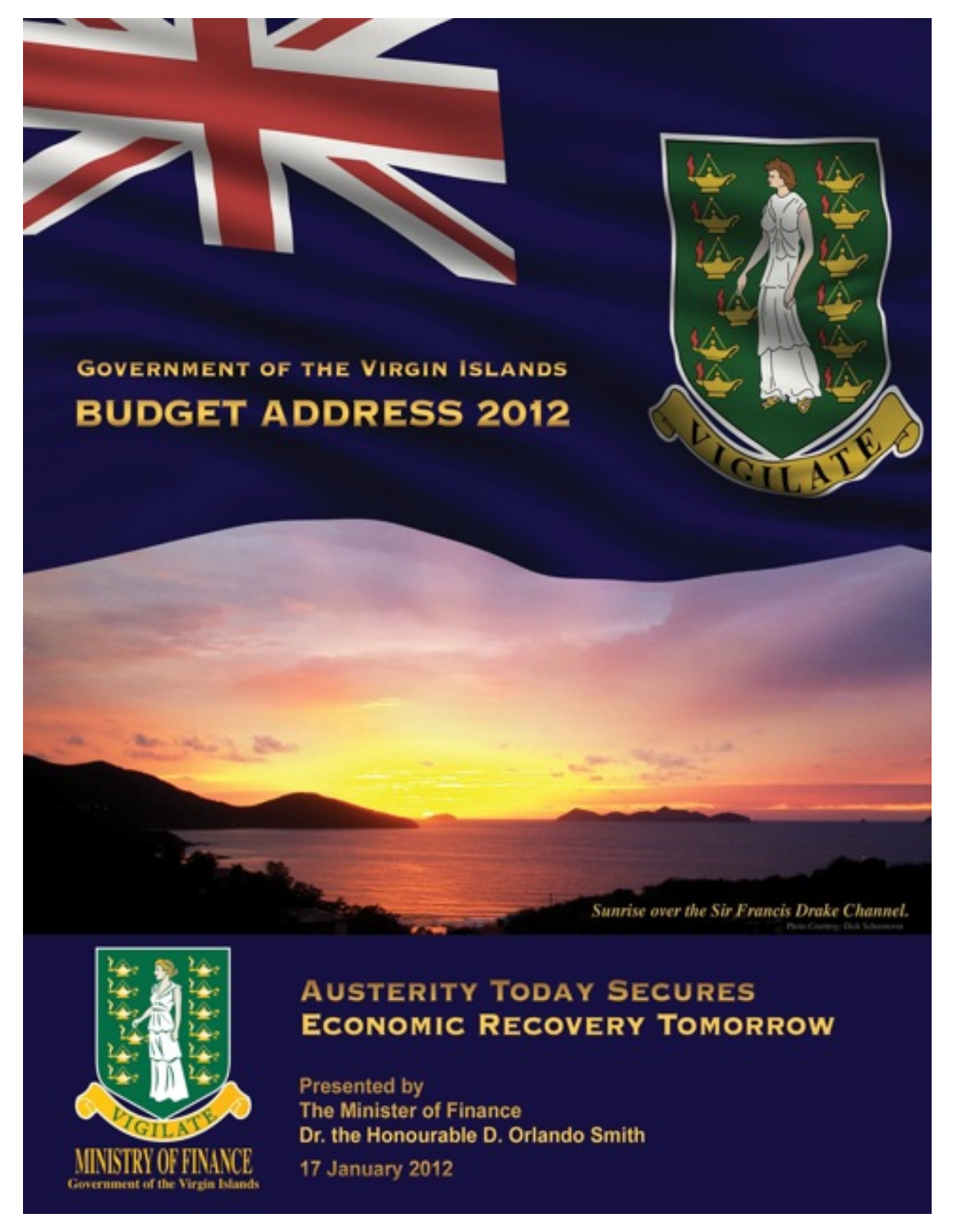## 2012 BUDGET ADDRESS

## "AUSTERITY TODAY SECURES ECONOMIC RECOVERY TOMORROW"



## **Introduction**

1. Madam Speaker, I move that the Bill entitled, Appropriation Act 2012, be read a second time and that in doing so this Honourable House extends its customary indulgence in permitting me to read the Budget Address.

2. Madam Speaker, I thank God and the people of the BVI for giving me the opportunity to deliver my Government's fifth Budget Address. This will undoubtedly be the most challenging of its kind and so I crave your indulgence as I begin with the global picture and how it has impacted the British Virgin Islands, before moving on to more specific issues.

## Overview of the Economy

1. The global events of the last four years have had a marked impact on the economy of the Virgin Islands and have made us more aware of the fact that we are extremely vulnerable to changes in global commerce. Our two economic pillars: tourism and financial services took a direct hit and by extension the construction and real estate sectors have been negatively impacted. Rising unemployment levels and the absence or decline in job creation have also been by-products of reduced economic activity in the Territory.

2. More specifically, Madam Speaker, in the last four years economic uncertainty in North America and Europe has contributed to a decrease in the number of visitors from these markets to our shores. Turmoil in financial markets has affected investor confidence and in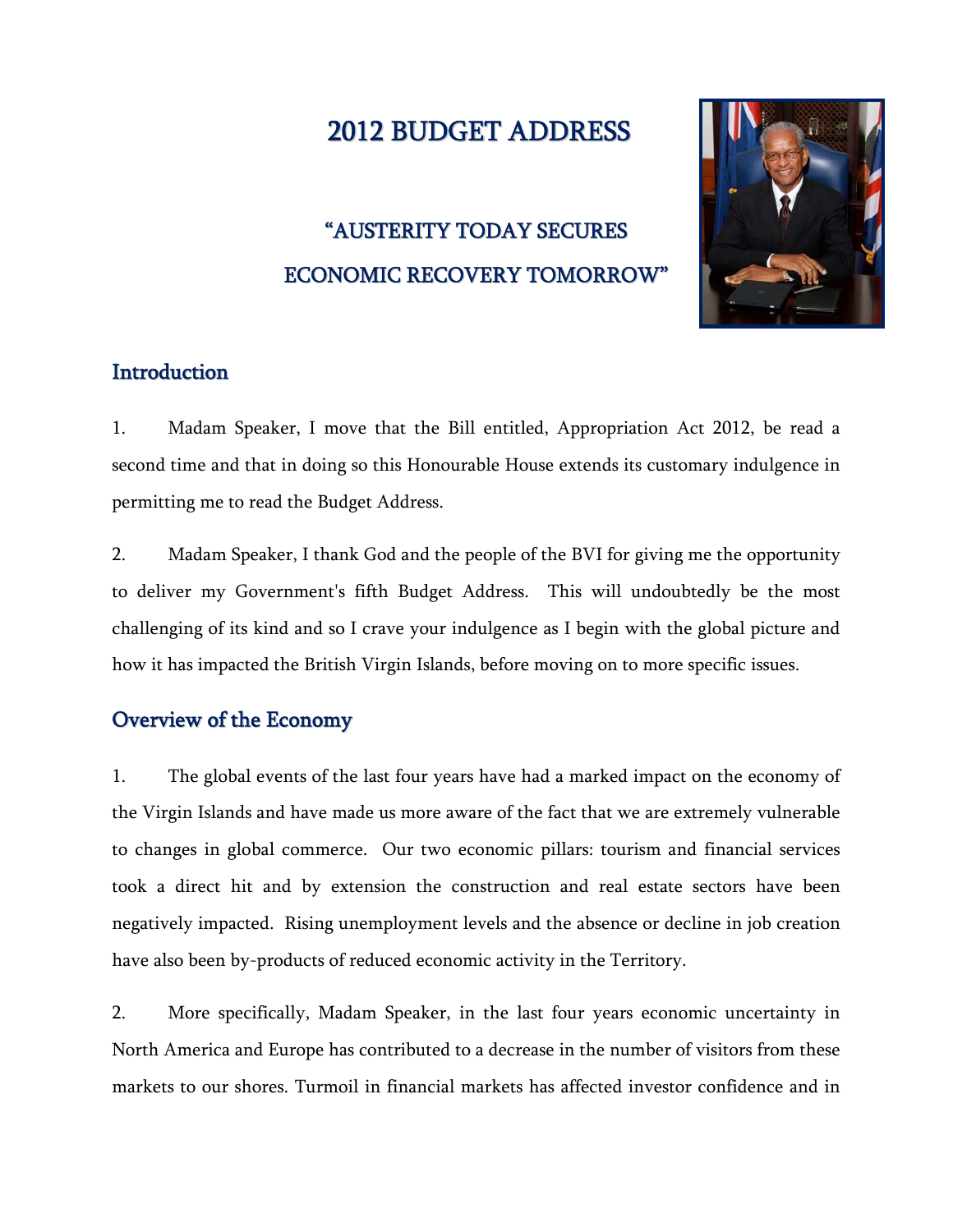turn the growth rate of our flagship business which is new incorporations of business companies.

3. This was helped on by aggressive EU and US initiatives to further regulate their citizens as they move in the corporate world. We have been affected by variations in the price of fuel brought on in part by political instability in oil-producing nations and varying demand levels in advanced economies. These have affected the overall cost of doing business in the BVI and the cost of living for the average resident.

4. Recognizing our vulnerabilities to global economic and financial factors, we must therefore equip ourselves as good stewards of our financial affairs, while also ensuring that we invest in our people and fully prepare ourselves to face the challenges of continued global uncertainty.

5. Madam Speaker, permit me now to provide this House with a more in depth review of the performance of the Territory's economy over the last two years.

6. The BVI's economy recovered slightly in 2010 and 2011 after experiencing negative growth in 2008 and 2009 as a result of the global economic and financial crisis. Unfortunately this growth did not manifest into a stronger financial position for the Government of the Virgin Islands, as increased fiscal pressures brought about by ballooning expenditures caused our cash balances to reach an all time low in the middle of the 2011 fiscal year.

7. Overall output in the Territory measured by the nominal Gross Domestic Product (GDP) fell for two consecutive years: by one point nine percent (1.9%) in 2008 and then by a further, drastic eleven point six percent (11.6%) in 2009. However, Madam Speaker, in 2010, the economy recovered slightly and exhibited positive growth of two percent (2%) and reached a nominal GDP level of eight hundred and ninety four point four million dollars (\$894.4 million).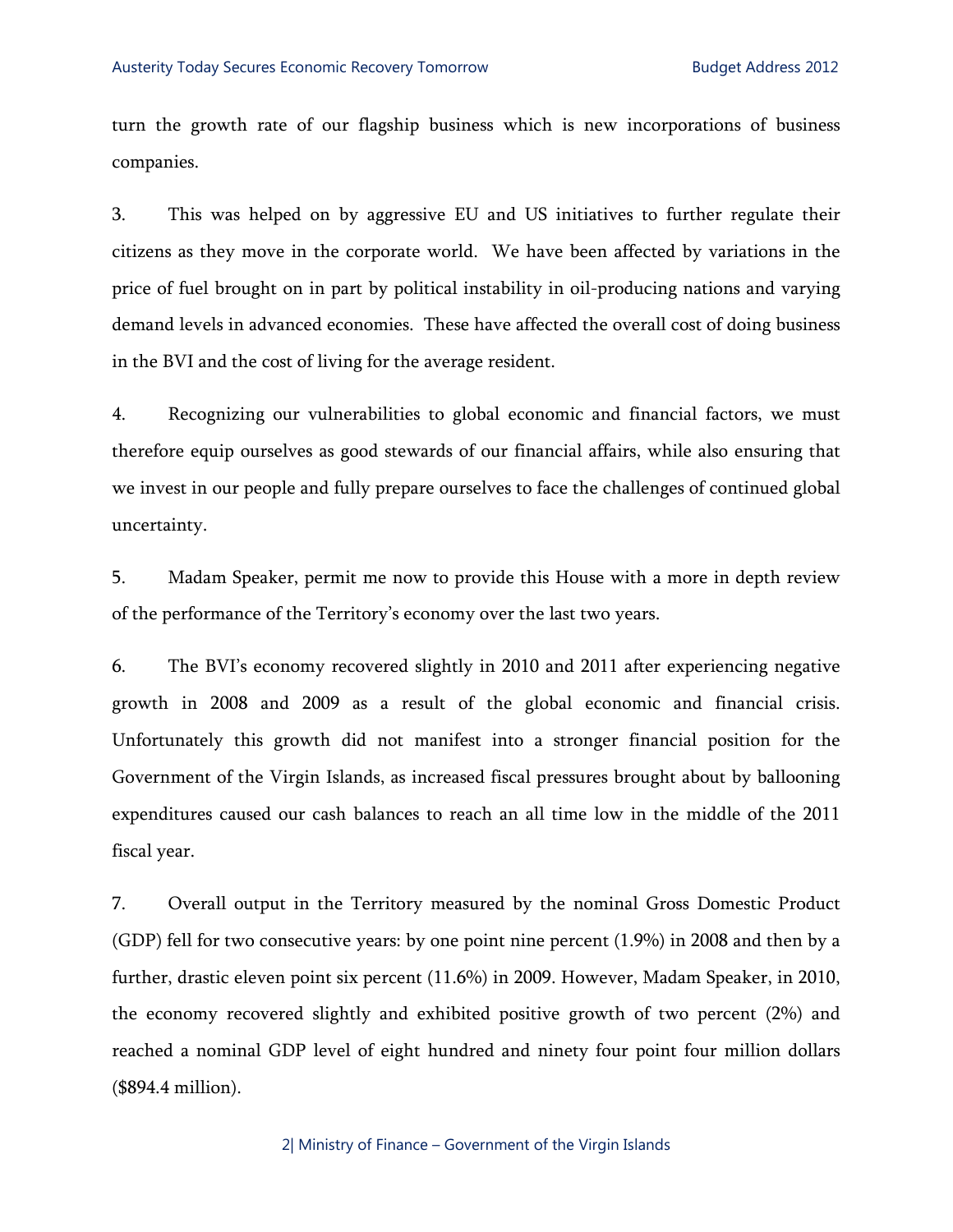8. This recovery was driven mainly by the slight rebound in overnight tourist arrivals which resulted in increased tourism expenditure and a rebound in the number of new incorporations and company renewals.

9. Madam Speaker, in 2011, the global economic recovery continued slowly. The BVI's nominal GDP was estimated at nine hundred and seven point one million dollars (\$907.1 m), a one point four one percent (1.41%) increase from 2010. This modest expansion was driven by further recovery in the Financial Services industry, specifically in increased company incorporations and consistent company renewal levels.

10. Over 64,000 new business companies were incorporated in 2011. This represented an eight point six percent (8.6%) increase in comparison to the same period in 2010 and a thirty six point three percent (36.3%) increase in comparison to 2009, the year which marked the low-point in company incorporations.

11. Unfortunately, Madam Speaker, our tourism industry has not recovered as robustly. In fact total tourist arrivals have decreased steadily since 2008. 2011 seems to have followed the same trend. Arrival figures for the first three quarters of 2011 are down by approximately two percent (2%) from the same period in 2010. Accounting for this drop was the reduction in cruise arrivals. Overnight tourist arrivals showed a marginal almost negligible increase of point five eight percent (0.58%). Projections for the end of 2011 indicate that tourist numbers will be down from 2010 arrivals.

12. The construction sector also continued to be sluggish, the climate for investors in the BVI was ambivalent and government spending on capital projects decreased by forty six percent (46%). Taken together, this produced a marked, negative impact on the economy. With all the many global challenges that impacted the BVI it is unfortunate that unlike other countries including many of our Caribbean neighbours, we failed to be sufficiently proactive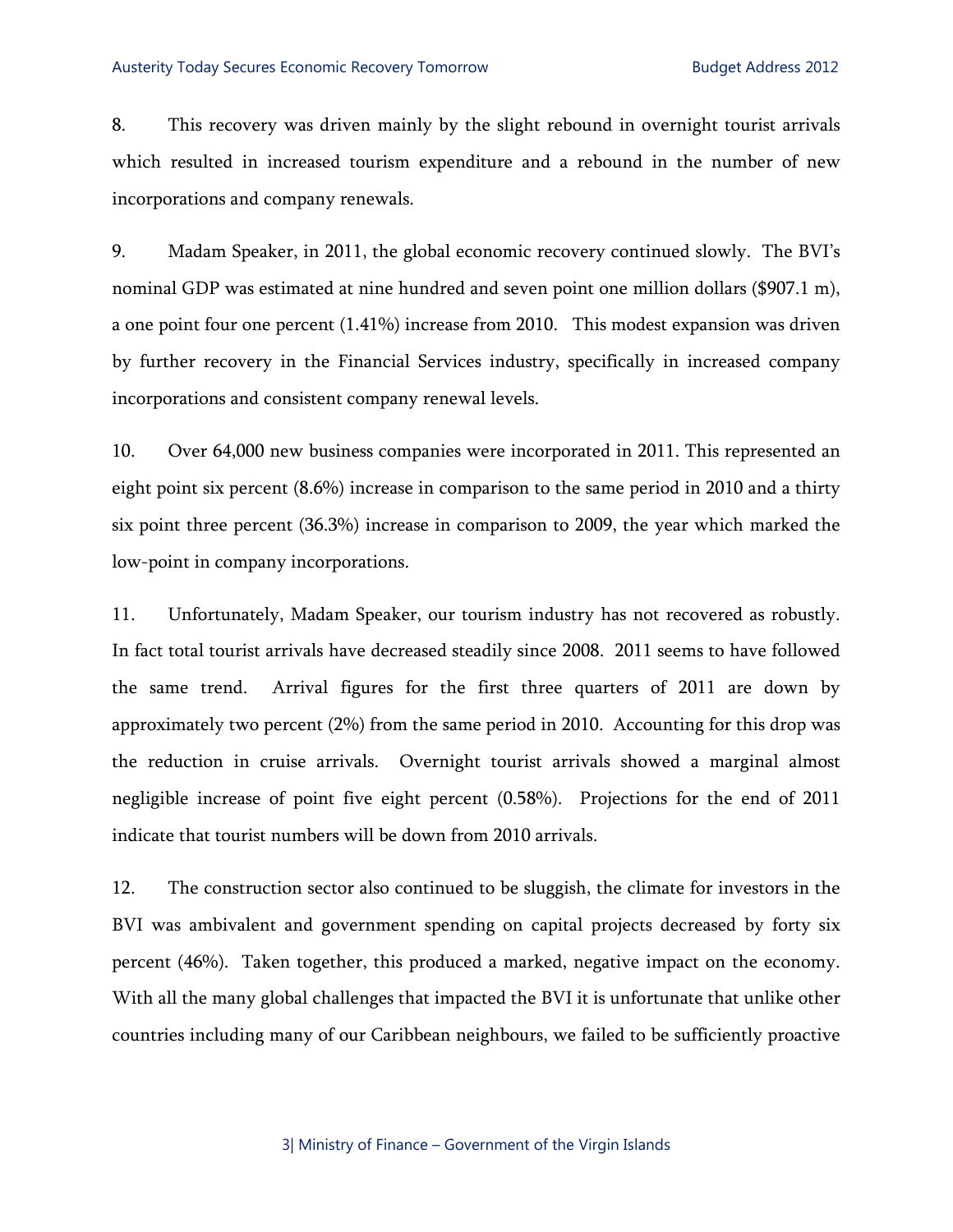in both instituting measures to minimize the impact of the downturn and preparing ourselves for recovery.

13. Madam Speaker, permit me to now continue by focusing on how these global circumstances have impacted the cost of living in the BVI. Rising prices or inflation is one of the facets of any growing economy. To date inflation levels in the Territory have been manageable and comparable to other Overseas Territories (such as Bermuda and the Cayman Islands). Average prices for goods and services rose modestly in 2011 between two and three percent (2% and 3%) and this has been the trend for the last few years. Rising fuel costs and to a lesser extent housing associated costs and food prices contributed to average increases in 2011. As a non-industrialized country, BVI's inflation is directly related to its imports primarily from the United States and hence the rate of inflation here mirrors that of the US.

14. Madam Speaker, in recognizing the high cost of goods and services here in the Virgin Islands, I have already commissioned an analytical exercise in the Ministry of Finance to look at the issue of levying on businesses, duty only on the free on board prices on imported goods as opposed to the total of cost, insurance and freight, a measure which I expect to put in place very soon. The purpose of this Madam Speaker, is twofold:

- a) To provide local businesses with an opportunity to be more competitive with our external competitors.
- b) By passing the savings on to the customers permits the retention of a higher percentage of individual earnings in order that our people would have more disposable income to meet the needs of their families, and to have that money circulate many more times within the Territory before it takes flight.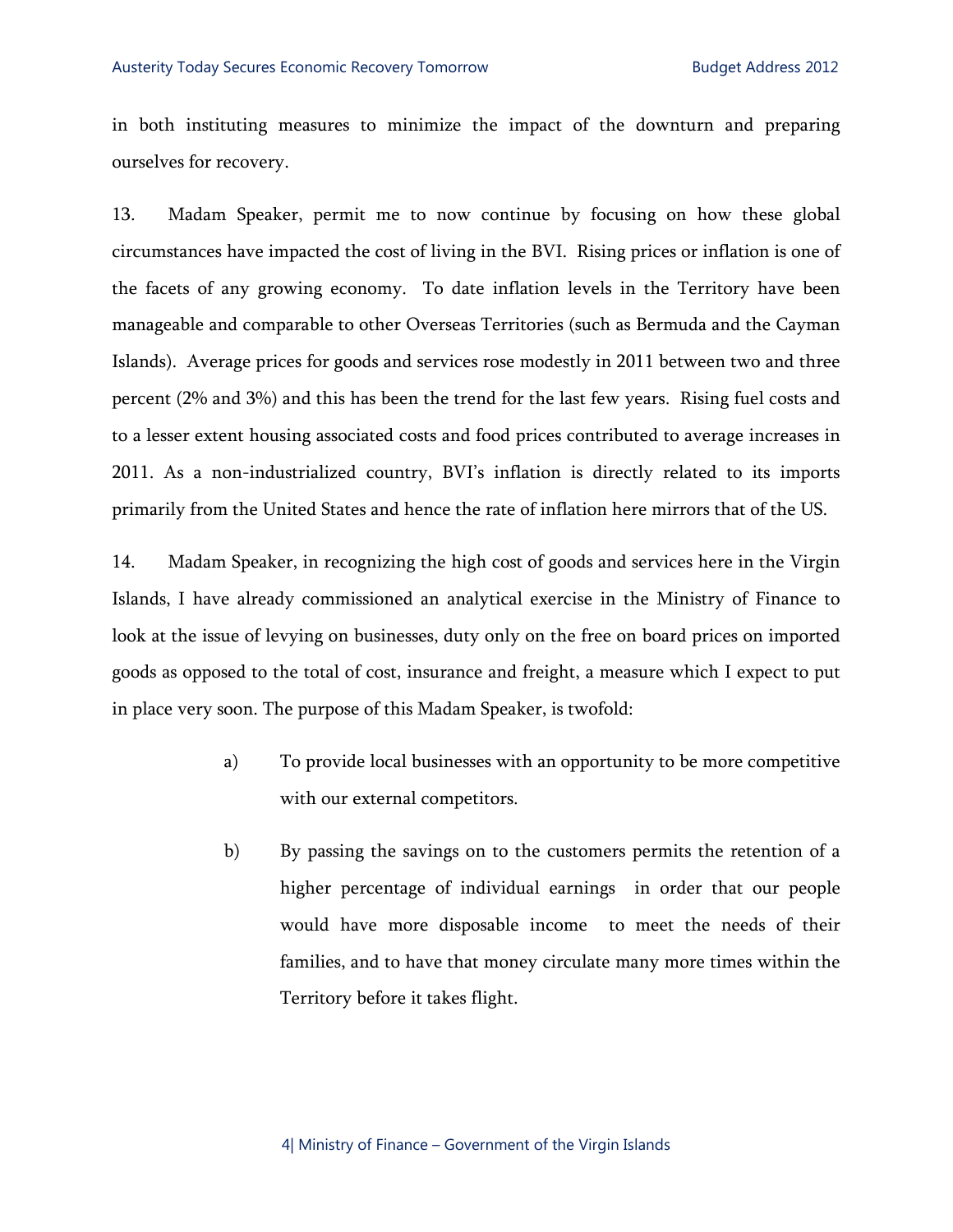15. Greater competition in business will result in a lower cost of living for the average BVI resident. We believe, like the late Chief Minister Hamilton Lavity Stoutt did, that with more discretionary dollars in the pocket of the ordinary man, he will build the BVI.

16. Madam Speaker, part of the grim reality of a sluggish economy is an increase in unemployment. In the past, we have boasted of full employment in the work force, however, economic hardships have reversed this trend. The 2010 employment figures, for example, reflect a decrease in employment numbers by 1.3%. In addition, persons have been laid off and are finding it challenging to regain employment. I am equally concerned that young persons leaving our education system and returning from studies abroad are finding it more difficult to enter the labor force.

17. Around the world, we have seen how stagnated and declining wages and benefits, and increasing levels of unemployment, especially among young people, have led to social, political and economic instability. Rest assured Madam Speaker, these events and their consequences have not been lost on us.

18. Going forward into 2012, we will need to do a better job of straddling the gap between economic growth and improvements in employment. We will have to utilize HLSCC in retraining to better equip our people to adapt to the needs and demands of a changing economy. At the same time we must ensure that we do not continue to import skills sets that are already available in the Territory while being careful not to stifle growth in the private sector.

## Looking Ahead in the Economy

1. Globally, the year 2012 is projected to be one of slow growth with the US and Europe projected to grow at rates under two percent (2%) for the fifth consecutive year. Growth is also projected to slow in emerging economies from six point four percent (6.4%) to six (6%). The European debt crisis and the political stalemate in the US regarding its deficit have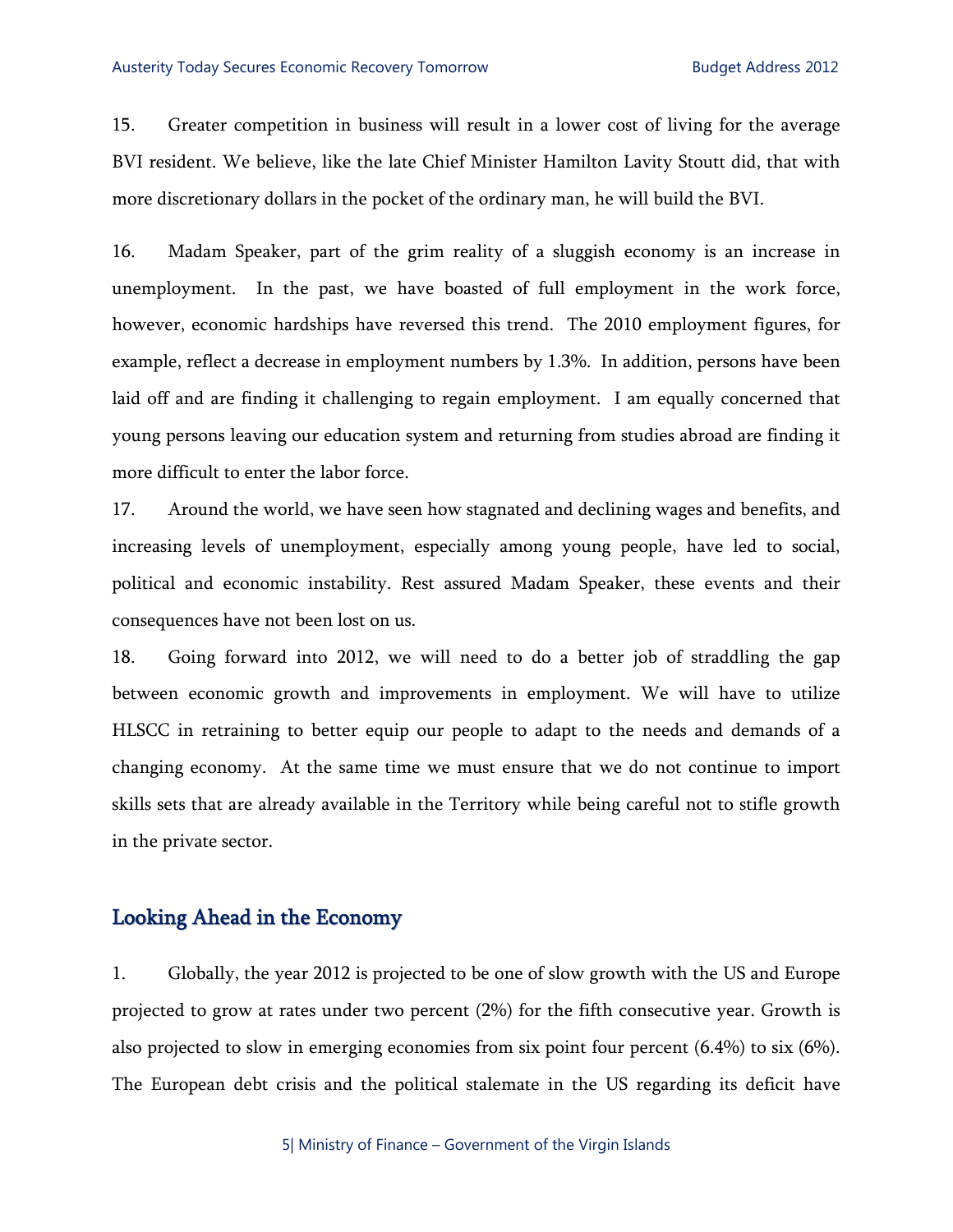already signaled continued challenges ahead for our Territory's economic recovery, given our reliance on those countries as export markets for tourism and financial services products.

2. A similar impact is expected from slowed growth in the Asian economies. Slower growth for our main trading partners translates to reduced demand for the services we provide. Without some wise and targeted interventions we may even expect that 2012 might be a year of retracted growth. My government will work hard to find workable and tangible solutions to keep the Territory buoyant in these difficult times.

3. Despite this economic backdrop that promises to pose tremendous challenges for us, we remain optimistic that our prudent management of the economy will yield positive results. It is critical that a coordinated, well researched economic recovery plan be implemented, as we seek to break free from the global and regional forecasts of economic contraction. Our manifesto articulates the basic aspirations and vision to achieve this goal, and with foresight, planning, implementation and diligence in monitoring of the use of our now scarce resources, we will succeed.

4. It is the business of my government to ensure that the "invisible hand" theory applies to our involvement in the economy. I believe that while it is the role of Government to manage the country by stimulating and fostering economic growth and development, it should do this through strategic policy actions and refrain as much as possible from being a competitor and participant in the economy. These policy actions should not merely engender economic growth, but also ensure that the benefits of economic success accrue to all of the people.

5. Madam Speaker, as I have said elsewhere, even in the short time that my Government has been at the helm, we have made significant inroads into correcting some of the deficiencies we met. I would reiterate that foremost amongst these have been the disturbing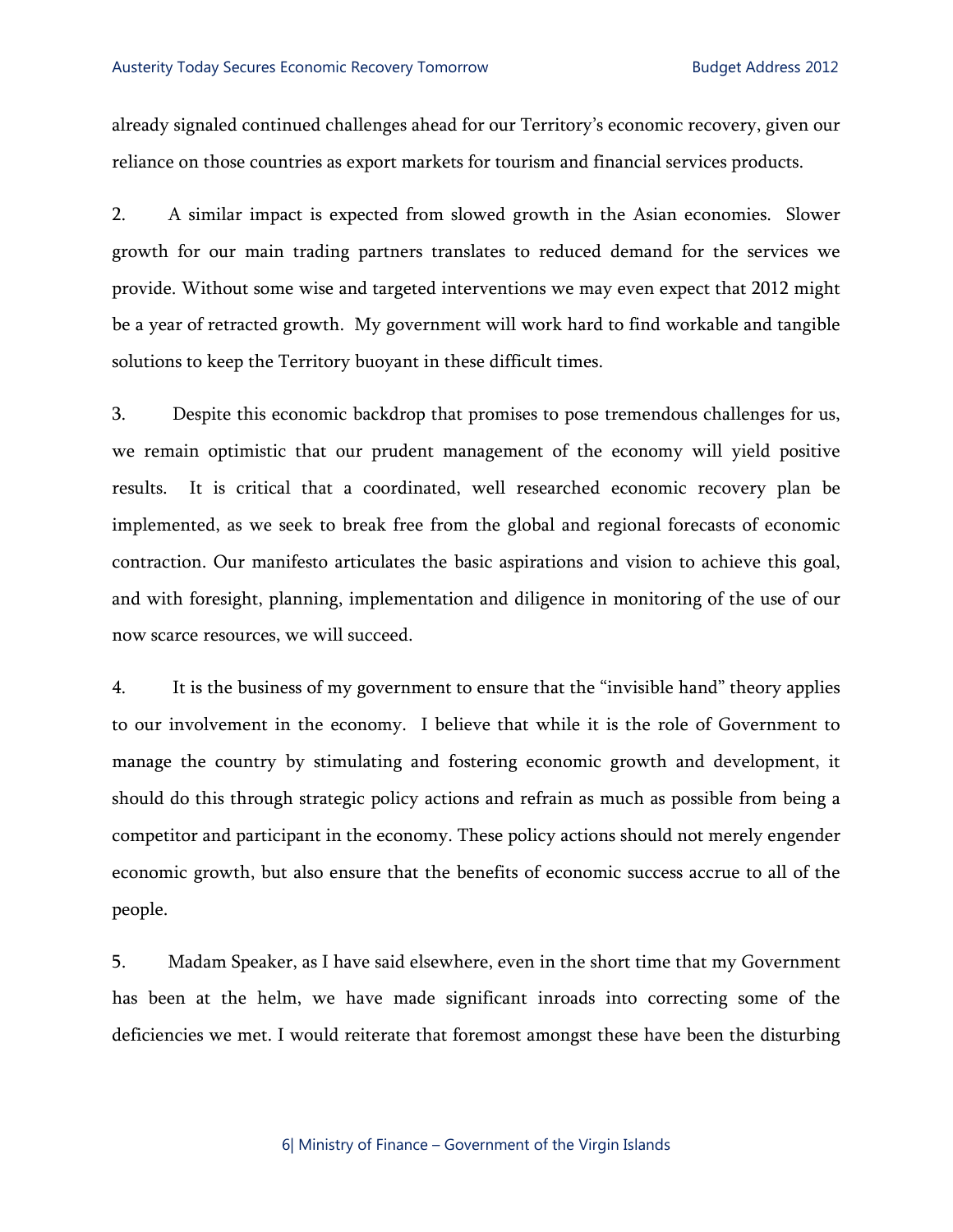state of our cash balances and the 15 million dollar unbudgeted contractual obligations created in the waning hours of the last administration.

6. Madam Speaker, though I will later speak specifically on the provisions included in the budget document before you that treats with the restoration of our cash balances to acceptable levels, we have had to address the very real problem of contractual obligations placed before us that are now currently contributing to our compromised fiscal position. Pursuant to these factors Madam Speaker, and as I alluded to in my address to the Territory in November of last year, we have already engaged Thompson Accounting, a UK based accounting firm to do a full investigative audit on the Finances of the Government of the Virgin Islands for the period spanning over the last four years. We expect to receive their report within six months.

7. Madam Speaker, we are very sympathetic to the legitimate expectations held by many of our citizens with respect to those contracts that were signed with the Government of the Virgin Islands in the waning hours of the last administration. These contracts were unbudgeted and you as well as Honourable Members would agree that in many instances, they were subjected to no due diligence regarding the recipients' ability to perform the required tasks. In addition, no provisions were made to ensure that the tax payers of this Territory were receiving value for the monies to be spent.

8. Although we in principle welcome our own citizens and residents providing services for a fee within the economy, we have to face certain harsh realities, some of which were already mentioned as well as consider what is in the best interest of the public on a whole. Before us then is the unpleasant task of determining the way forward in handling these obligations. Madam Speaker, the Cabinet is now actively looking at this problem, with a view to arriving at a solution within the coming weeks. On this issue, we will not be unsympathetic but we must be firm! Of one thing you can be assured Madam Speaker, we will make the decisions in the best interest of all of the people of these Virgin Islands.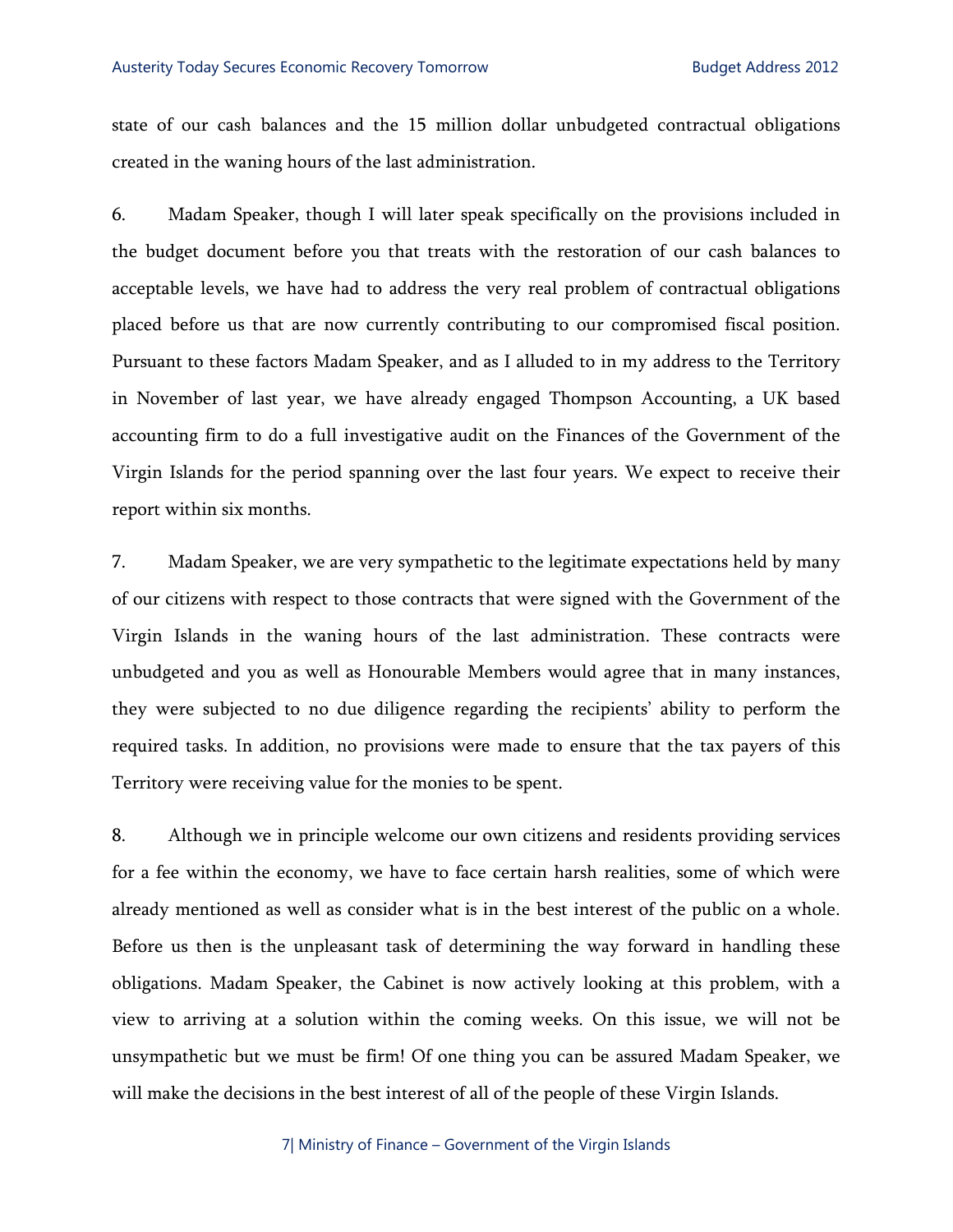9. Madam Speaker, this budget is our yearly contract with the people of the Virgin Islands and in order for it to be meaningful, one, it must be transparent and two, enforceable. Further, I would like to draw your attention once more to the platform on which my government came to office, "Putting our Country first", and in so doing, I state with all the solemnity that can come to bear on that promise, that it is the terms of reference for every budget that will be presented in this House for the next four years.

10. Madam Speaker, in detailing the vision that we have for the Territory for the next four years we have but one goal; "to *improve the quality of life and the standard of living for* the people of the Virgin Islands". The components of the plan to achieve this are centered on building a vibrant, growing and sustainable economy, developing our social services programme to meet the needs of our people, improving public safety and jurisprudence, and responsibly investing in the public sector.

### Creating a Vibrant and Dynamic Economy

1. Madam Speaker, broad consultation is necessary to harness the best ideas for the benefit of our Territory, and to this end I have held forums in the Financial Services and Tourism sectors aimed at determining the needs of the private sector, and to develop a strategy to meet these needs. I intend to convene smaller and more focused meetings here and abroad in the near future. The Government of the Virgin Islands is a partner with all of the other stakeholders in this economy and as partners we must dialogue regularly and frankly, in order to assure ourselves that the economic environment here in the Virgin Islands is one that serve the needs and even expectations of all concerned.

2. By this and other means Madam Speaker, this Government is moving with all alacrity to restore investor confidence in the Territory. Pursuant to this in the spring of this year I will lead a delegation on a global road trip to speak to investors around the world in a focused effort to market the Virgin Islands.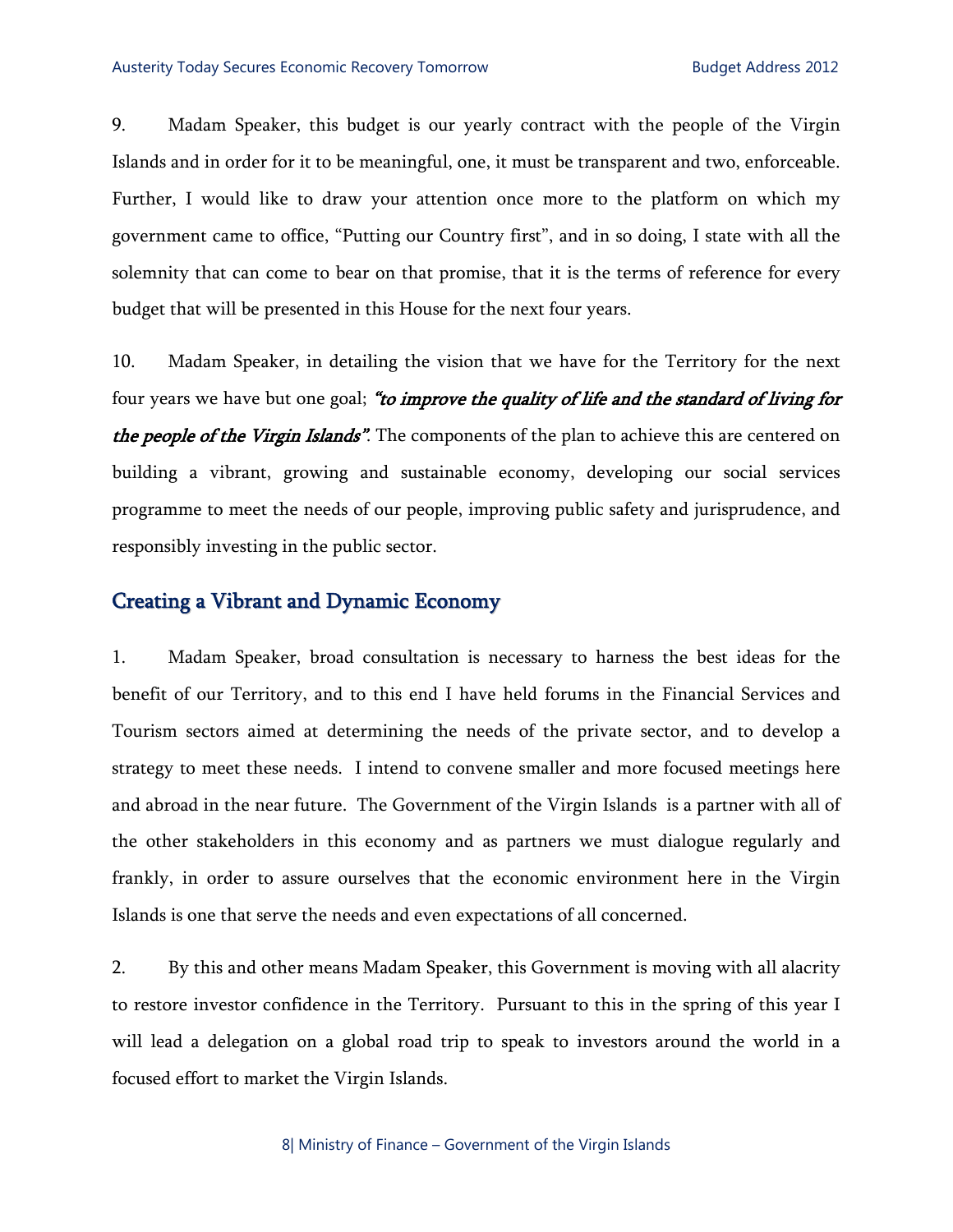3. Madam Speaker, the cornerstone of improving the quality of life and the standard of living of our people is a vibrant economy and we must ensure that our policies provide for economic growth and sustainability. On a national level we will rebrand the small business bureau as the National Business Bureau to develop national business enterprises, so that they can contribute more meaningfully to the economy in the long term, through the provision of products and services as well as through employment.

4. We will also use this Bureau to act as a channel for ideas from the public, and focus on creating a business friendly atmosphere where all businesses can thrive and be successful, while still being held to the highest service and product delivery standards. Our approach will be one of inclusion and partnership with the private sector, with no idea being too big or too small for consideration.

5. Madam Speaker, the draft national trade policy now under review illustrates that our commitment to the emergence of a new more diversified business sector and creating an enabling environment is of primary importance.

6. On the regional and global level based on practical considerations and our industry consultations, this government has decided to embark on a rebranding exercise as part of a new marketing strategy that links the Tourism, Financial Services and the Shipping Registry. Madam Speaker, we know that these three sectors are not only closely linked, but in many cases target the same clientele.

7. The BVI Tourist Board has been given a mandate to boost our tourist numbers and to enhance and diversify our product by developing new markets in regions such as Latin America and even within the Caribbean, which means in both cases that the nuances to our product must be tweaked to differentiate it from that of our competitors.

8. Concurrent with this and recognizing that there is 'no free lunch', the Board has already embarked on a process to reduce its subvention levels from the Government of the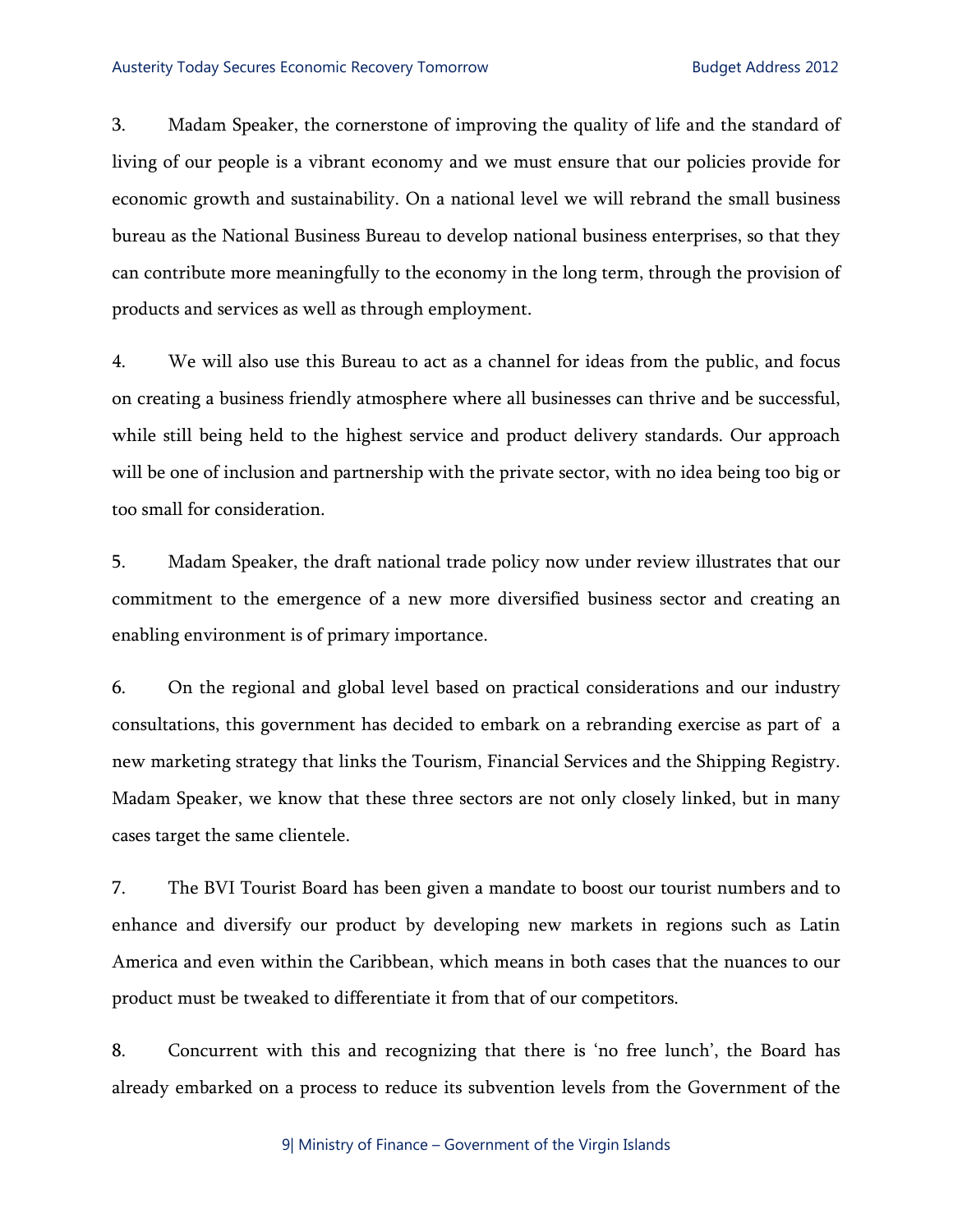Virgin Islands by recommending to Government a usage fee system that is commensurate with the use of facilities directly related to the industry. With its own independent revenue stream Madam Speaker, and its new business model, the Tourist Board will have a new independence that will engender innovation to renewed levels.

9. The Brandywine Bay Beach has been identified as an activity beach and The Tourist Board will control and manage concessions that will be placed. A reasonable fee will be charged for the privilege of operating. The Government, of course, will partner with the Tourist Board with the infrastructural development.

10. Our product as a cruise destination must be developed further by increasing land side activities in order to enhance this subsector of the industry and increase its contributions to our Gross Domestic Product.

11. We will develop Main Street and Wickham's Cay for visitors and citizens alike and build the QE2 Park, all as part of this product development strategy. Madam Speaker, we intend to focus our efforts in the tourism sector not only on the maintenance and improvement of current markets, but to forge new ground in the high end subsector, and the industries that support them, in a effort to maximize visitor spend and experience in the jurisdiction.

12. Finally, on the subject of diversifying our product is the need to pay more attention to Sports Tourism by building facilities for golfing and other sports, to boost overnight business and to increase the attractiveness of the destination.

13. Madam Speaker, air lift is a concern to us. Recognizing this we have already made a decision on the initial design of an extension to the Terrance B. Lettsome Airport, which will enable commercial jets to fly nonstop directly to and from the eastern seaboard of the United States, and for corporate class aircraft such as the Gulfstream V to fly directly to Western Europe.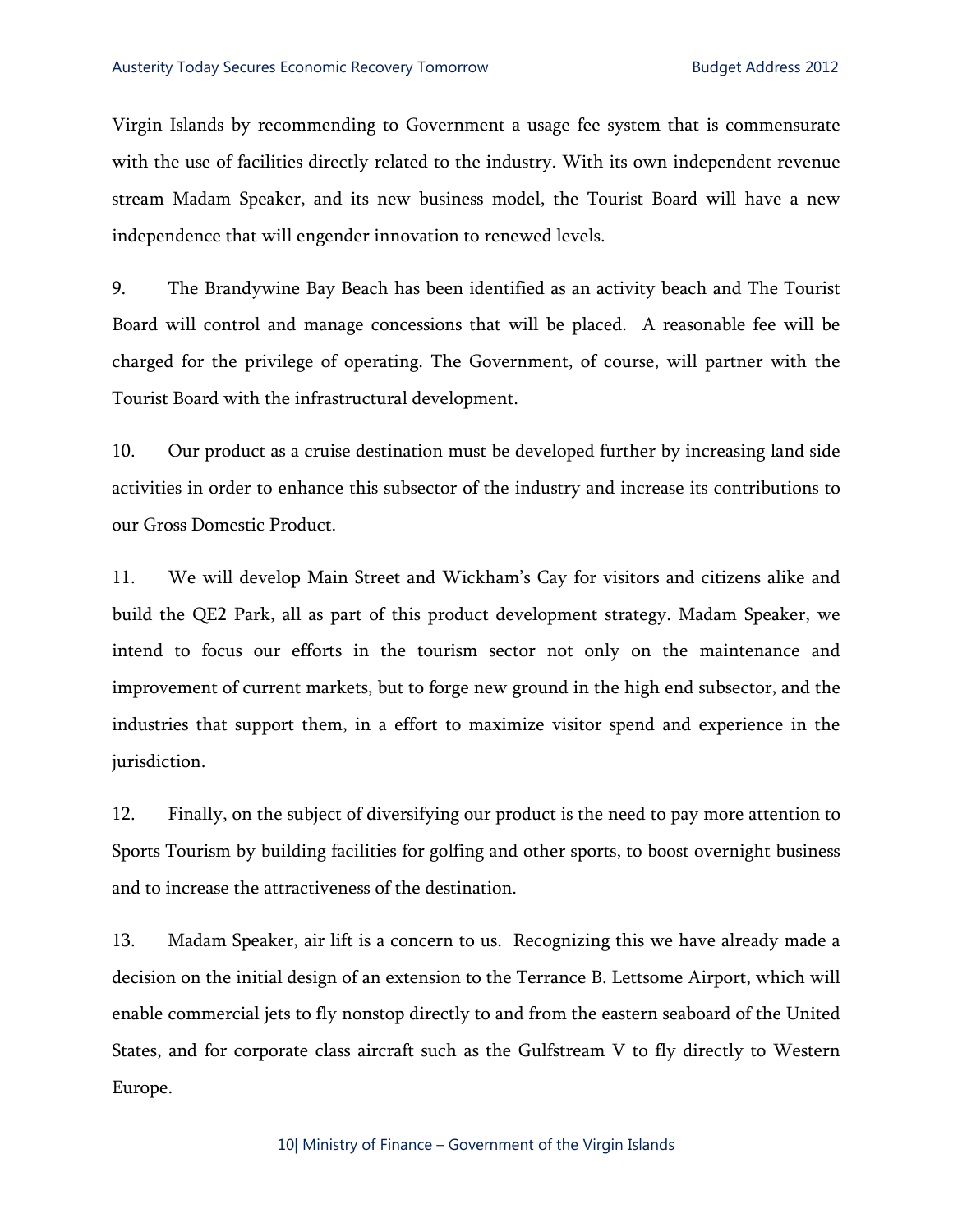14. I consider this initiative, because of the impact that it will have on our tourism product and the ease with which our citizens will be able to travel to and from other parts of the world, as the single most important infrastructural project being introduced in this budget.

15. Madam Speaker, you would also be interested to note that though debt will have to be incurred to complete this project, it will be repaid entirely from revenues generated from the airport itself, through an improved fee structure that depends on route - dependant levies and increased traffic.

16. Madam Speaker, the Government remains committed to strengthening the international competitiveness of the Financial Services sector and to its ongoing development and expansion. We are resolved to ensure that the BVI Financial Services industry is progressive, reputable and compliant and that we conduct our business to the satisfaction of the international financial standard setters. We are determined that the resources will be provided to our regulators and law enforcement agencies to enable them to effectively discharge their responsibilities and in so doing safeguard the reputation of the BVI as a top tier financial services centre.

17. Madam Speaker, I invited industry stakeholders to a meeting to enable me to hear directly from them of the challenges they now face and their views on how the BVI Financial Services Sector can be made more internationally competitive. I wish to publicly, on behalf of the government and people of these islands, express our appreciation for their continued contribution and to thank them for the candor of their comments. An action plan is currently being developed based on the recommendations made by sector stakeholders which will drive our efforts at further developing this sector.

18. Madam Speaker, notwithstanding the many challenges faced by offshore centers today revenues from the financial services sector have continued to be buoyant. Preliminary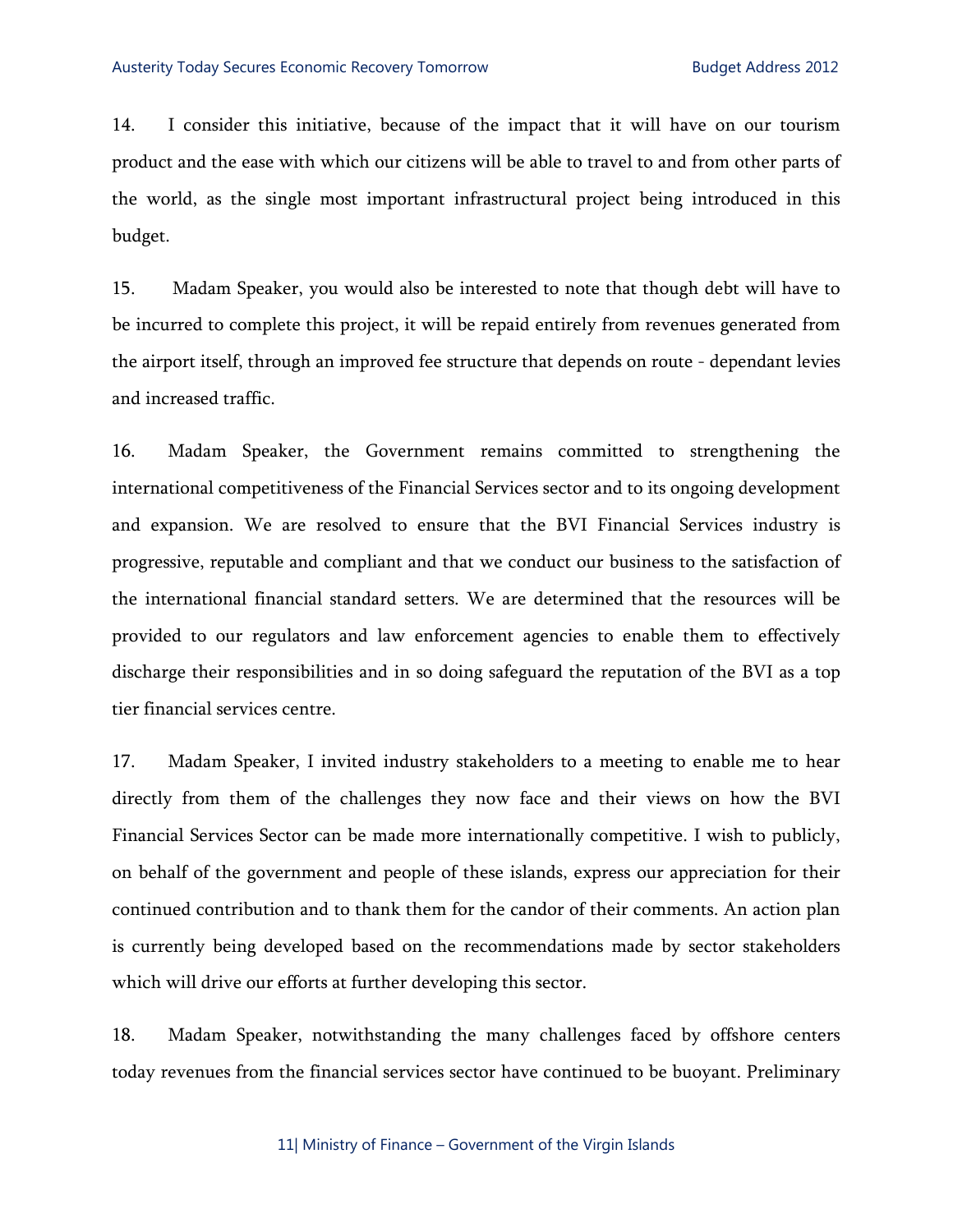figures from the FSC indicate there will be positive growth in revenues to Central Government from the sector. This demands special mention, given the prevailing economic downturn, so on behalf of a grateful community, I commend the industry and the FSC.

19. Madam Speaker, in the spirit of continuous improvement we will continue reviewing industry modalities to ensure that they remain pragmatic, fit for purpose and achieve the right balance between regulation on one hand and commerciality on the other. As a jurisdiction we must continue to provide differentiated risk based legitimate cross border solutions to the growing needs of the international business community. I also challenge the industry and the Commission to join us in renewing, refreshing and revitalizing the partnership for our collective good. I know that work is progressing to streamline certain procedures associated with the application of the Securities and Investment Business Act with a view to strengthening the appeal of this Territory as a domicile for Investment Business including Hedge Funds.

20. Madam Speaker, the Commission is currently reviewing the Territory's dated intellectual and industrial property legislation. We hope to enact a new Trade Marks Act and supporting Trade Marks Rules and Regulations along with related guidelines to be issued by the Commission and usher in a new and modernized trademarks regime that is comparable internationally. Work will also continue in reviewing other enactments relating to copyright and patents.

21. In addition the Commission has established a Focus Group with the mandate to review and revise the Arbitration Act (Cap. 6) and perhaps even look at the likelihood of establishing the BVI as an international arbitration centre. Further and though the Insurance Act was enacted recently, much has taken place within the Insurance Industry Sector since then. It is therefore necessary to review the Insurance Act, 2008.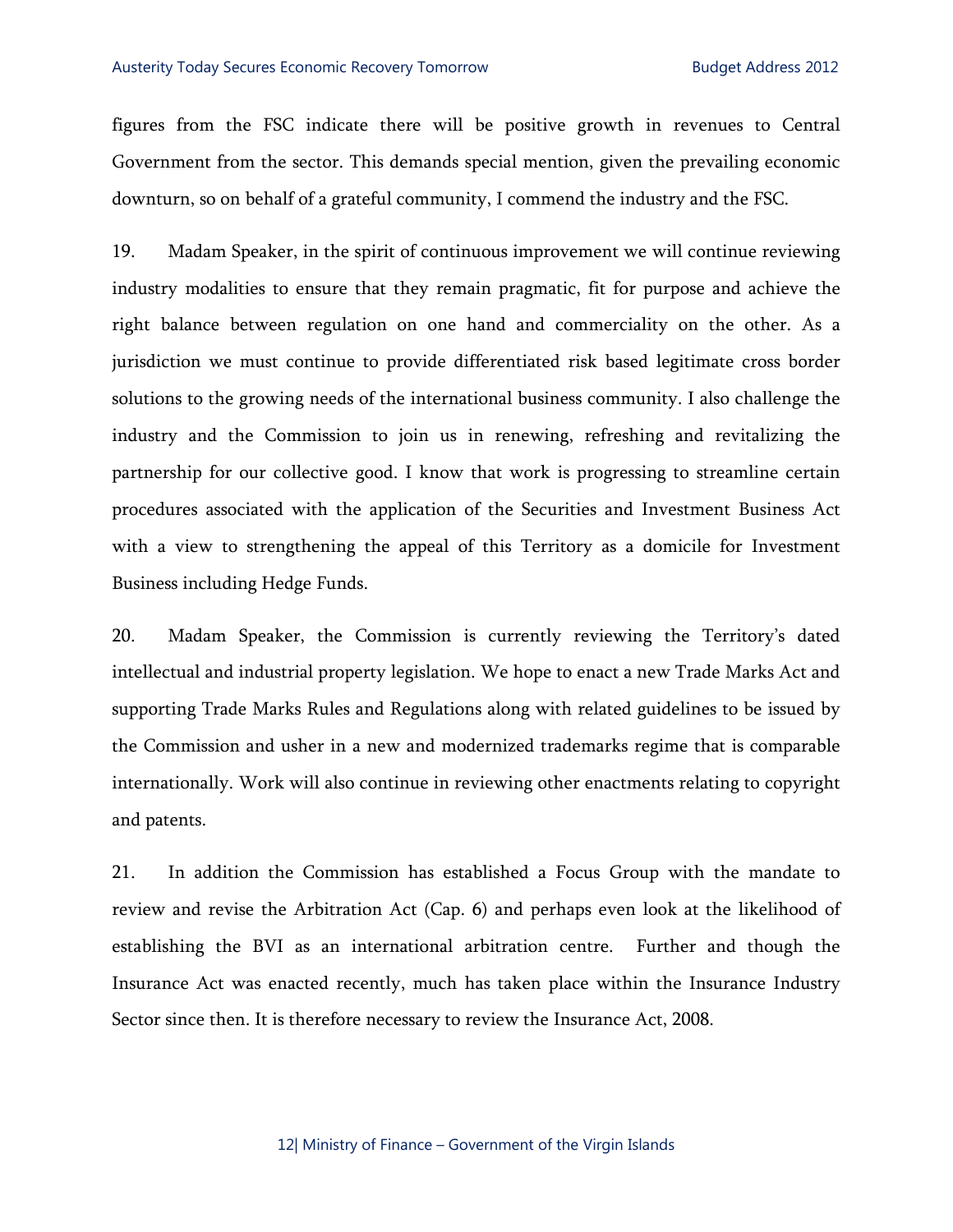22. Madam Speaker, the Virgin Islands is a service economy pure and simple, and we as a people must understand that because it is at the very core of our business, we must constantly strive to improve our attitude as well as our performance. It is not sufficient for us to have robust and modern legislation, we must also have service delivery standards that give us a competitive advantage.

## Providing for the Health and Social Services

1. At the heart of our Health policy Madam Speaker, is an appreciation for the wider social determinants of health and the central roles of Health Promotion, Primary Health Care, and Universal Access as cost effective and appropriate approaches to resolving many of our health challenges.

2. Madam Speaker, we will focus on promoting healthy lifestyle habits that reduce the incidence of chronic diseases in the community. In this way Madam Speaker, we hope to elevate the basic health condition of our people which has a direct relationship to productivity and reducing the cost of health care to the Government of the Virgin Islands.

3. It is with this in mind, Madam Speaker, we have directed our attention to creating and enforcing policies and standards for regulating and improving the performance of the health system; in order to better protect the population's health, and respond to the community's legitimate expectations for quality health care.

4. In conjunction with these efforts, steps are also being taken to bring the performance of the Health Services Authority in line with international standards, through legislative and structural reforms, improved management and appropriate resource allocation.

5. Madam Speaker, I am deeply concerned about the manner in which the Hospital Project was handled in our absence. I am aware that in the waning hours of the former administration, a contract was signed for thirty million dollars (\$30 million) to complete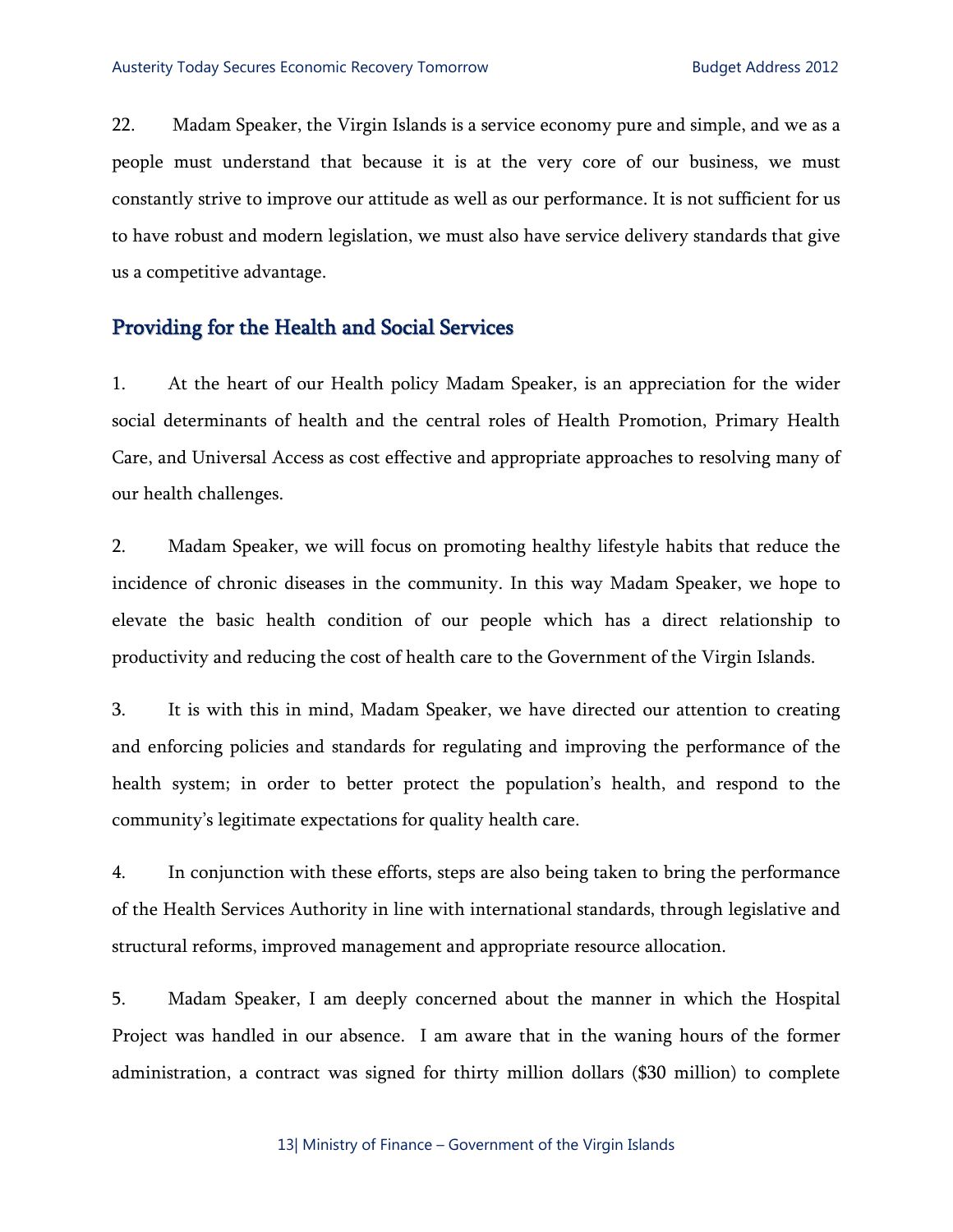internal works. I have also been made aware of concerns with the previous contractor. Let me be clear Madam Speaker, completing the Hospital is a priority for my government and we will ensure that it is indeed completed. However, I intend to fully review the project and report back to the people of these Virgin Islands at a later date. For now, I am reliably informed that works on the interior of the Peebles Hospital will resume in the coming weeks with a schedule to commence the commissioning of that facility within the next eighteen months.

6. Madam Speaker, we also remain resolute in our commitment to respond to the growing health care needs of the residents of Virgin Gorda and surrounding communities by developing a modern and efficient medical facility with improved emergency services and observational beds. The people of Virgin Gorda need and expect it and my Government intends to provide it.

7. Madam Speaker, we are all aware of the high cost of health care globally but we are also aware of its necessity. Through the National Health Insurance Scheme which was started under my watch, we will seek to address the cost and provision of health care in the Territory and beyond. The Minister for Health and Social Development is already hard at work on these issues that are of the highest priority and urgency.

8. Madam Speaker, I now turn my attention to solid waste and cleanliness. Madam Speaker, it is plain for all to see, the BVI needs a face lift. The problems with litter, illegal dumping, transportation of waste and other materials in uncovered open tray trucks which result in untidy roads and the manner in which we dispose of waste oils, metals, white goods and spent batteries, all need urgent focus and attention. Especially for the businesses we are involved in, our natural environment must be kept clean and tidy at all times.

9. I am pleased to note that the one hundred (100) ton per day municipal solid waste incinerator which my government purchased before we left Office, finally came on line in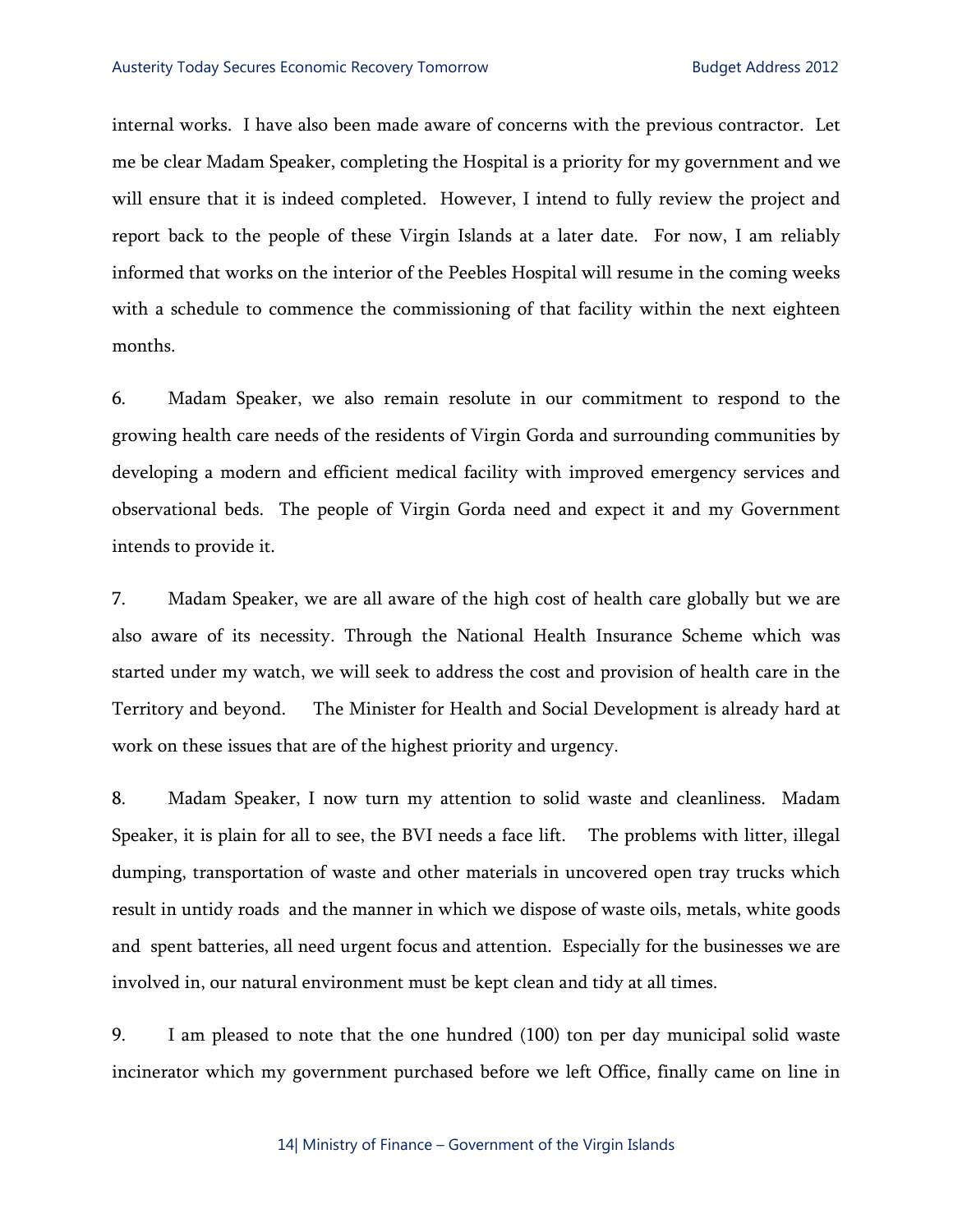the closing days of the last Administration. We will have a ceremony to mark the opening of that plant and we will recognize those who have worked to make it a reality.

10. Madam Speaker, as our country continues to grow we find ourselves experiencing many of the social development issues that plague developed countries of our global community. You are aware Madam, of the increasing number of persons who are falling into the category of 'homeless.' It would certainly not have escaped your notice that mental health issues are on the rise and special needs children who are becoming special need adults have to be planned for. Our seniors must be provided for and in that regard we will continue the work on the seniors' home at Spooners.

11. Our vulnerable citizens and children as well must be protected from indiscriminate or violent acts at all cost, and the criminals who perpetrate these crimes brought to justice swiftly.

12. Madam Speaker, the time is ripe for a national debate, a consultation, on social development issues and we need to very seriously consider the implications and recommendations to arise from such a consultation.

### Education to Enable Active and Meaningful Participation in the Global Village

1. Madam Speaker, a significant proportion of the financial resources has therefore been placed in Education. Going forward, we must ensure that our students can compete on an equal footing with the rest of the world. We have to address youth unemployment through training and education and then assisting in the job search.

2. Accreditation of our schools is a must. We have to embody the highest standards in our education if we are to remain competitive. You know, Madam Speaker, that not every child is academically inclined so concrete plans will be made this year for technical vocational education and training. Madam Speaker, it is time that a Technical Vocational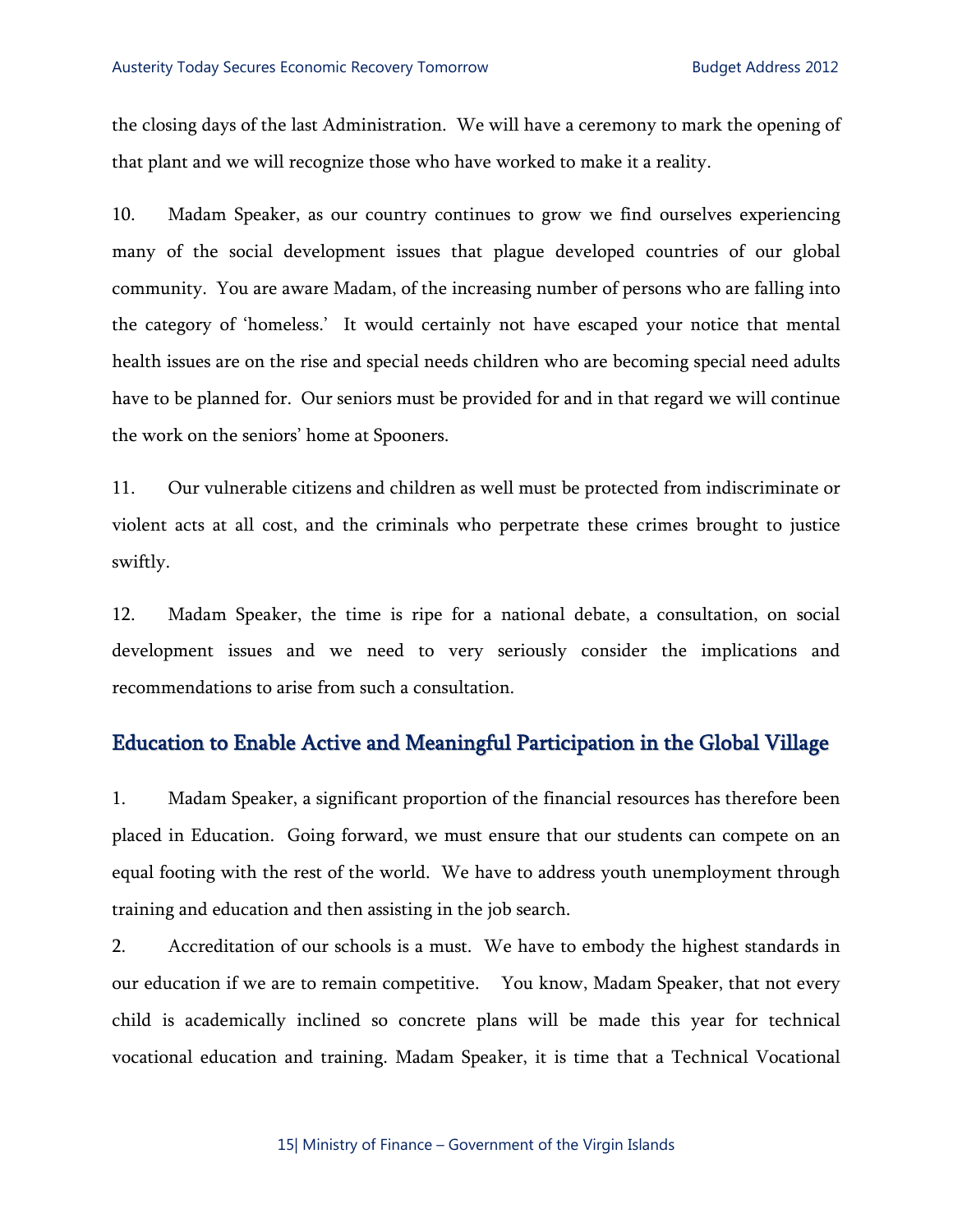Education and Training policy be adopted to steer the way forward whether it be for moving on to tertiary education, for skills development or learning a trade.

3. It is important that Special Education receive focused attention. In my first speech on 9th November, 2011, I stated that this would be a priority of this Government. I intend to follow through on this promise. In the Budget, Madam Speaker, it is significant that a specific Subhead is allocated to the Student Services Unit to address initiatives such as early diagnosis/assessment and intervention as well as training for teachers in the field of Special Education among others.

### Building a World Class Public Infrastructure System

1. Madam Speaker, my Government is committed to economic development through the modernization of the Territory's infrastructure including its electricity, water and sewerage, roads and traffic, fire and rescue services, seaports, harbours, and telecommunications.

2. The high cost of electricity bills as they relate to fluctuations in the cost of fossil fuels remains a great concern to all of us. During the height of the financial crisis the fuel surcharge fell as low as four point three (4.3) cents per unit. Now that the markets have regained much of their value and the price of oil has correspondingly climbed back to a level of about one hundred dollars (\$100) per barrel, we are once again experiencing high electricity bills as the fuel variation surcharge has escalated from four point three (4.3) cents per unit in March 2009, to a high of about nineteen (19) cents per unit in 2011.

3. Madam Speaker, the Ministry of Communications is working with the Electricity Corporation to introduce improvements that will lead to lower costs in the short and long term. At the forefront of our long term goal is fostering the development of alternative and renewable energy.

4. For far too long, Madam Speaker, our Territory has suffered the woes of inadequate water and sewerage systems that have not kept pace with our overall development. We will be reviewing and evaluating all water and sewerage contracts this year, in the best interest of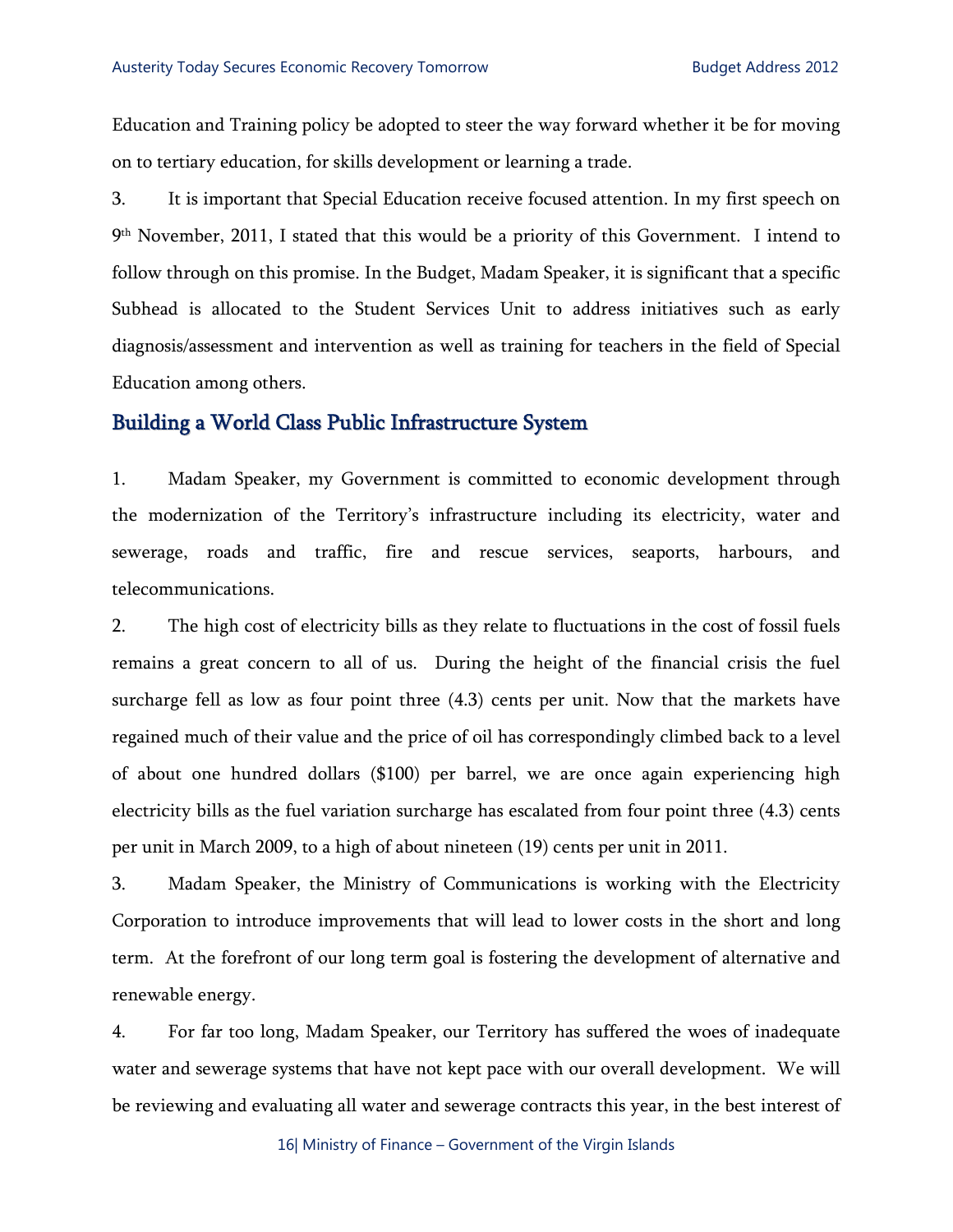the Territory including the contract between Government and BiWater. Notwithstanding, there are some critical improvements to our water and sewerage system that are urgent including:

- a) A process to improve water supply systems through needed upgrades to our main water plant.
- b) Implementing a more efficient leak detection and billing system in order to reduce the unnecessary wastage and loss of revenue that has been taking place over the years.
- c) Continuing the work already undertaken in East End and extending it to Road Town to replace the existing pipe network in identified areas as well as upgrading the pumps which will provide much needed relief to all.

5. Madam Speaker, our road infrastructure is crumbling helped on by unusual storm activity in recent years. Such damages are particularly evident in certain areas of Tortola and Jost Van Dyke. In pursuing mitigation measures to prevent extensive erosion of our roadways, we are focusing on the development of proper drainage solutions and road engineering. This is also in keeping with our goal to improve major roads on all of our islands.

6. Madam Speaker, with respect to road safety the Ministry of Communications and Works is looking at improving traffic and road safety across our Virgin Islands as well as the implementation of medium to long term road traffic plans.

7. The improvement of our seaports and harbors, Madam Speaker, is a vital component of my government's plan for the Territory's economic development. To this end, Madam Speaker, priority is already being placed on the expansion of the Road Town cruise pier; the separation of passengers and cargo at the ferry dock on Virgin Gorda; as well as addressing harbour issues at Trellis Bay, Beef Island, on Anegada and Jost Van Dyke.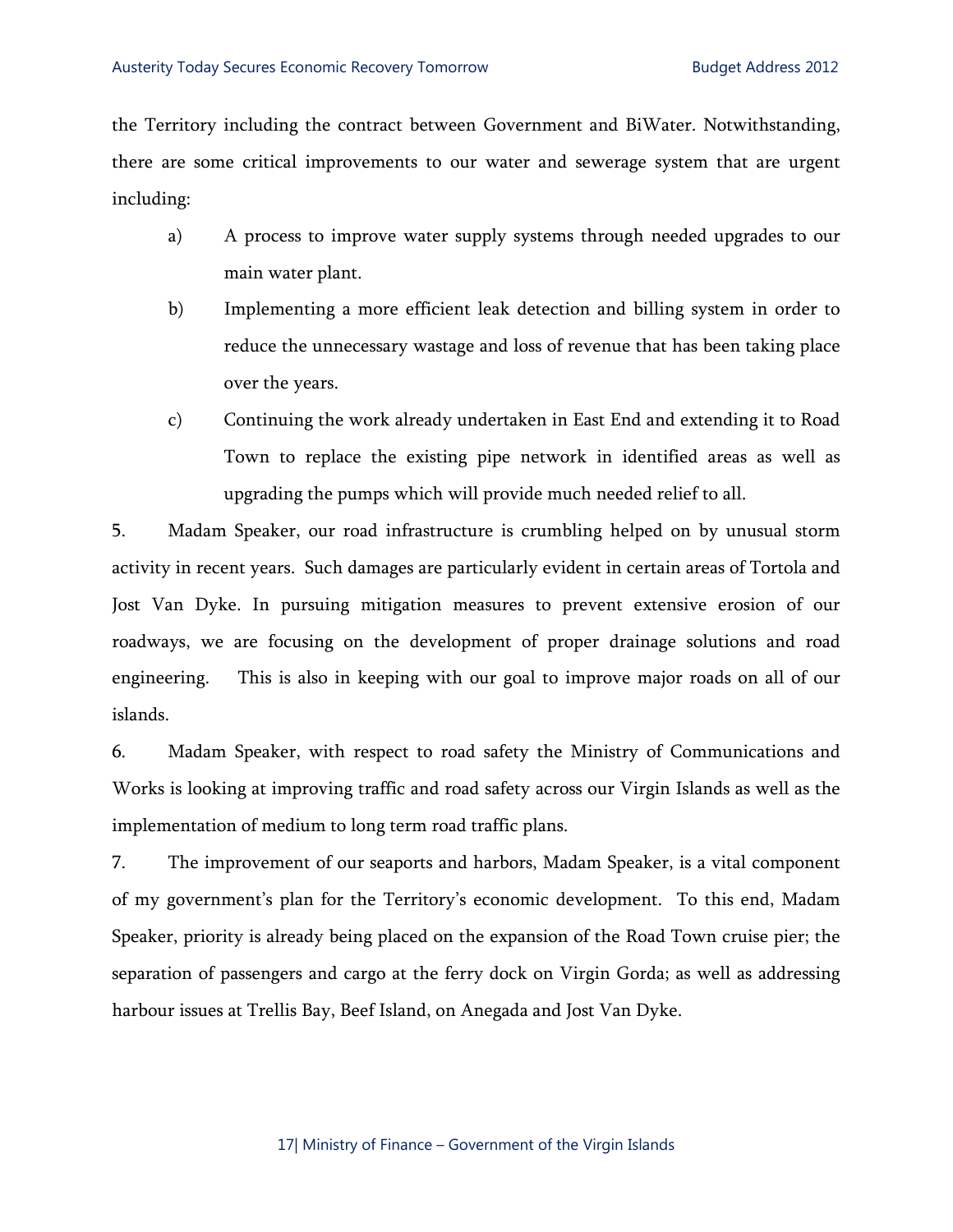8. Madam Speaker, the telecommunications industry is a 'cutting-edge' industry with which we must keep pace. We will focus on developing and expanding telecommunications in a broader sense in tandem with our efforts to regulate this industry.

9. Madam Speaker, in keeping with my government's mandate to improve the overall appearance and development of the City of Road Town, incremental capital improvement works have already commenced. To date, Madam Speaker, the Ministry of Communications and Works has engaged the Department of Public Works, and where necessary, private contractors to clean ghuts and drains and upgrade parking lots throughout Road Town. Further planning and development will take place during the year and public meetings will be held for consultations with residents as we go along.

## Protecting and Managing our Human and Natural Resources

1. Madam Speaker, our land and other natural resources of sea, sand and sun are gifts given to us and for which we must be responsible custodians. But what we believe to be our most important resource is the people of these islands and to this effect, the 2010 Labour Code is being subjected to a continuing process of assessments, revisions and/or implementing new regulations as the need arises. This we view as an important process in order to improve the all encompassing subject of Labour relations in the Territory. As in other areas Madam Speaker, public consultations will be the bedrock on which our decisions in this vital area will be founded.

2. In addition Madam Speaker, we must recognize and deal with that other cog in our social safety net: food security. Long gone are the days when our available arable land was sufficient to provide for the subsistence needs of the people of this Territory using traditional farming methods. The greenhouse initiative started by the previous Government as a ground breaking and visionary initiative provided a sensible and practical way of at least beginning to address the topic of food security in the Virgin Islands. We intend to continue with this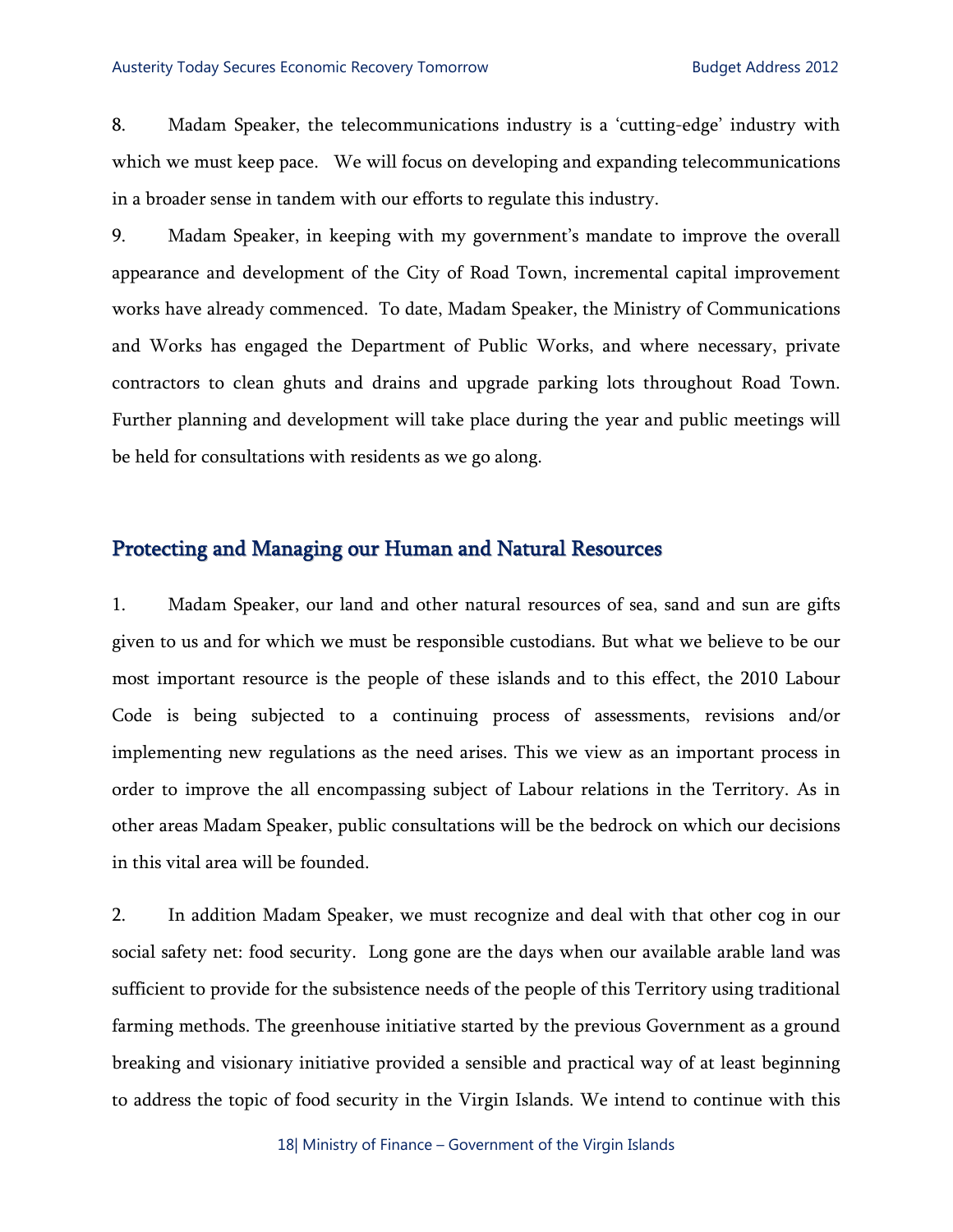initiative and expect to have at least one of these greenhouses operational by the end of this fiscal year.

3. Madam Speaker, in recognizing as well that the issue of land ownership is dear to the heart of the citizens of this Territory, we will vigorously pursue the computerization of the records of the Land Registry to provide for further security of these records as well as ease of access to records. The idea, Madam Speaker, is not new. It is necessary but still outstanding.

4. We will also reinstate the Housing Scheme initiative we initiated during our last tenure on this side of the House. Through that initiative, we helped many families and we intend to help many more during this term of office.

5. And this brings me to the environment, Madam Speaker. And even as we grow and build homes, and exploit more the sea around us, we will put greater emphasis on protecting that environment so that it can sustain us and future generations to come and that includes strengthening the management of our beaches, and preventing pollution and the depletion of the natural resources of our seas.

6. Madam Speaker, all the socioeconomic strategies we might put in place to develop the territory will amount to naught, if our citizens and visitors do not feel a sense of safety and the territory cannot be agree of the scourge of crime – whether petty or serious offences. The royal Virgin Islands Police Force will be therefore, given the resources to keep the territory safe.

## Inside the Budget

1. Madam Speaker, currently the Government of the Virgin Islands is carrying a debt of one hundred and twelve million, three hundred and twenty nine thousand, two hundred and forty four dollars (\$112,329,244) with projections for the 2012 fiscal year to be in the region of one hundred million, six hundred and sixty three thousand and twenty three dollars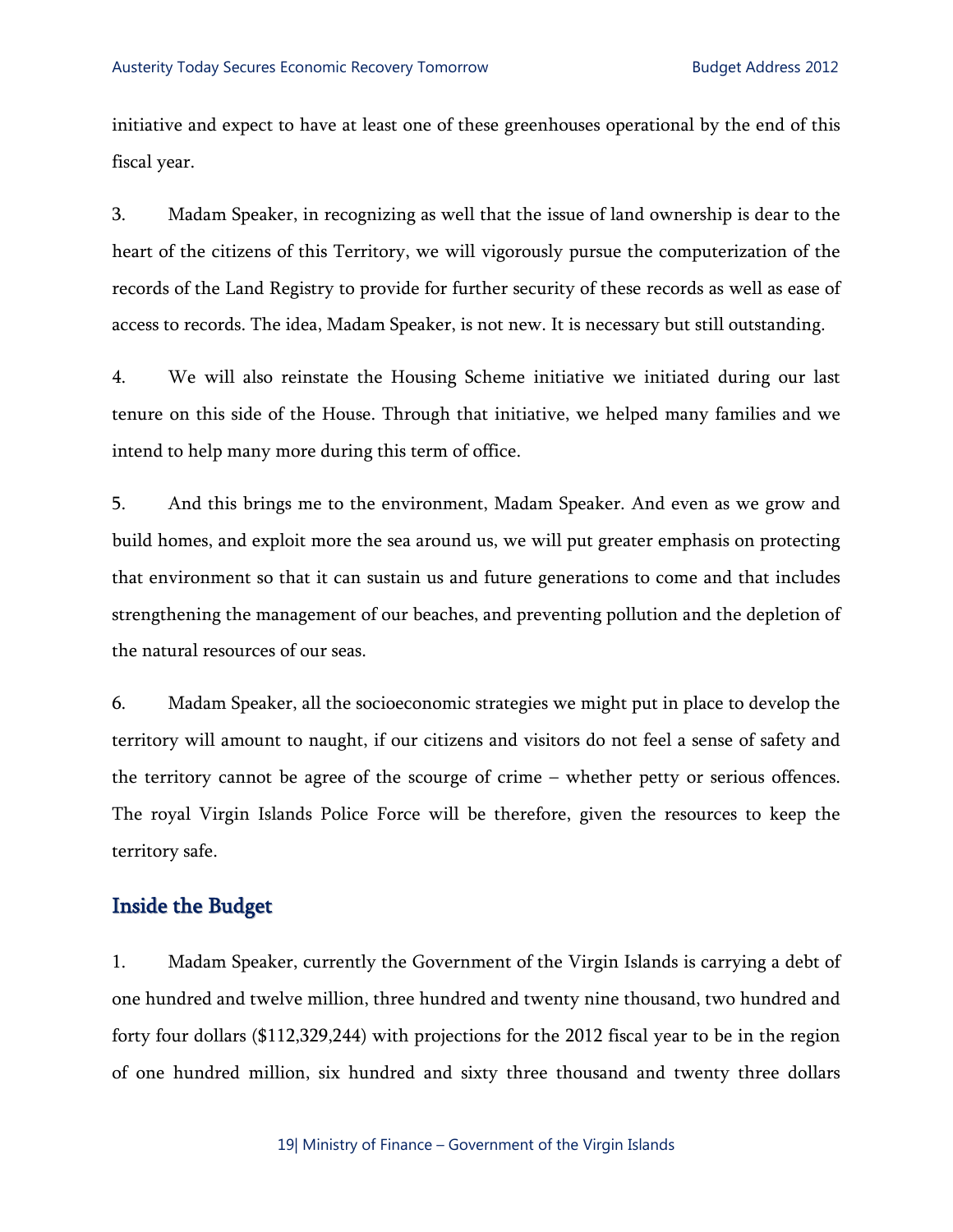(\$100,663,023). Debt Service costs which include both interest and principal repayments are anticipated to be in the region of nineteen point four (19.4) million dollars. This figure Madam Speaker, represents (six point seven five) 6.75 percent of the projected revenue and seven point five one (7.51) percent of estimated recurrent expenditure for 2012. Contingent liabilities, that is liabilities guaranteed by the Government of the Virgin Islands, usually for its Statutory Boards, stand at twenty one million, three hundred and six thousand dollars (\$21,306,000) as of the end of 2011 and is expected to decrease further to eighteen million, eight hundred and fifty two thousand, five hundred dollars (\$18,852,500) by the end of 2012.

2. One of our goals in this fiscal year, Madam Speaker, is to consolidate this debt in order to reduce its financing costs and create more fiscal headroom. With this reduction in our financing costs Madam Speaker, our fiscal position will improve and when taken in conjunction with the other measures which I will report on shortly, we expect to be better positioned to provide for the needs of the people of this beautiful group of islands we call home.

3. In the last Budget Address my Administration made in 2006, we indicated dissatisfaction with the manner in which the budget and our financial statements were presented. In our view it allowed for several interpretations to be made of the same budget document and the programmes and policies that were contained therein. To address this issue we have decided that the initiative for reform of the financial management system that we began four years ago will be dusted off and implemented in the coming years. The schedule for this fiscal year involves the finalization of a new chart of accounts in preparation for a move to accrual accounting, further review and correction of deficiencies in our financial management software and significant changes to our budget process.

 4. Madam Speaker, we see this as an extremely important initiative for this fiscal year, and the development of the budget process in particular will be one that improves the levels of transparency and accountability of the Government of the Virgin Islands to the people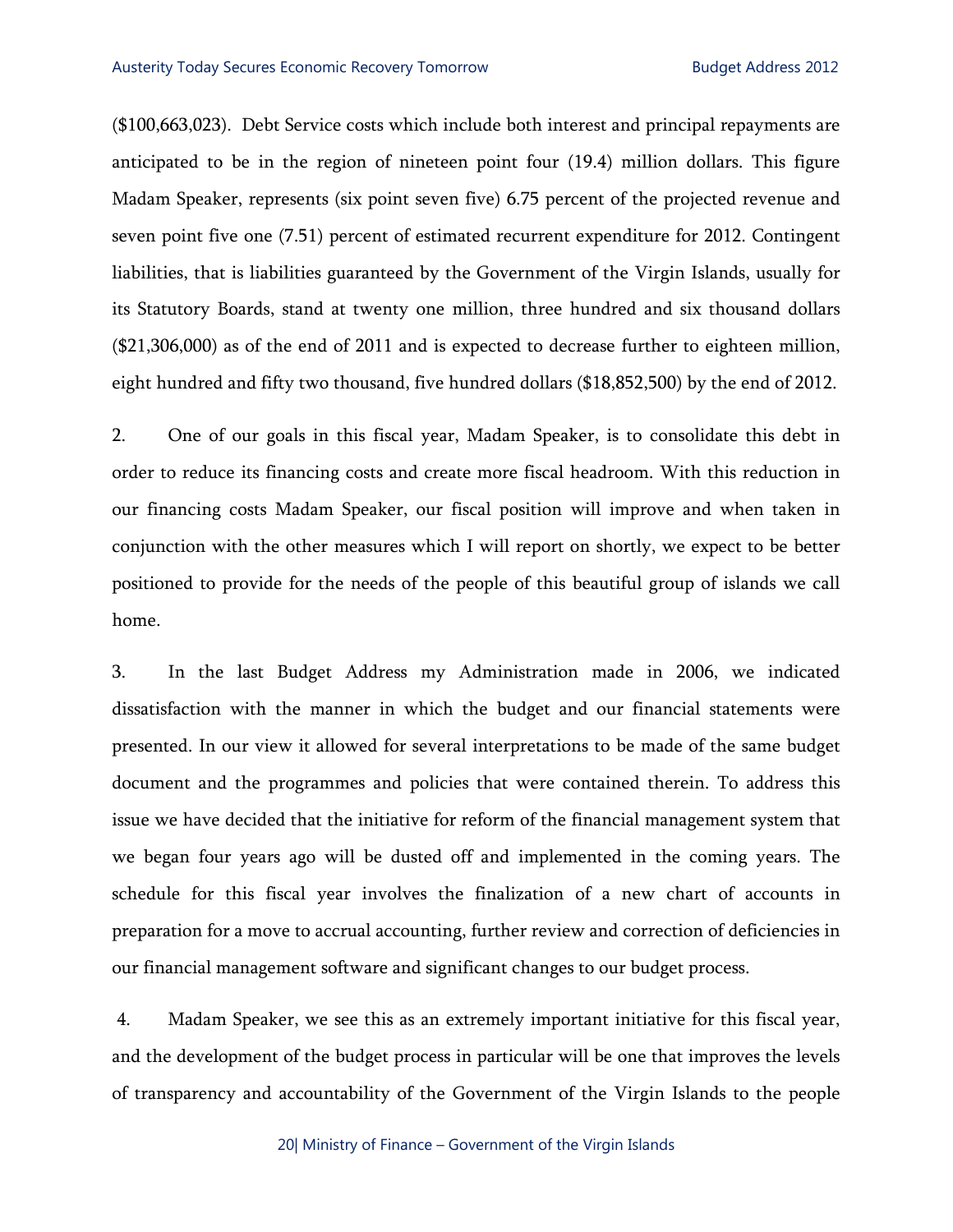#### Austerity Today Secures Economic Recovery Tomorrow **Budget Address 2012**

whom we are elected to serve. The current Public Management Finance Act will be significantly amended, or perhaps even repealed and replaced with a more robust one, mandating among other things, the production and publishing of a Medium Term Fiscal Plan, having a Two Stage Budget process that involves the approval and presentation of a budget policy document well ahead of the presentation of a completely reformatted multiyear budget document, and stricter controls around project development and procurement of goods and services. To this end Madam Speaker, and despite the fact that it is not yet a legislative requirement, I intend to produce a Medium Term Fiscal Plan for consideration by this House by the middle of this fiscal year, a budget policy statement sometime after that, and a multi-year budget document in a output/programme format for consideration for, but before, the beginning of the 2013 fiscal year.

5. As the other party in the partnership with HMG, we share the view that the United Kingdom must be assured that the Virgin Islands will always be proactive and consistent in maintaining the highest levels of transparency, accountability and responsibility in managing its financial affairs. In my talks with Minister Henry Bellingham in November of 2011, I was left with the distinct impression that our positions on what should be acceptable as the financial management, transparency, accountability and risk practices of the Government of the Virgin Islands were very much aligned and that further discussions on this matter would be productive and expedient. In this regard, I am looking forward to the continuation of our discussions at the technical level in the coming weeks. I expect that any concerns that HMG might have had prior to these talks will be eradicated in short order.

6. Madam Speaker, the draft before us today scribes our initial suite of steps towards the correction of the current fiscal un-sustainability of the Government of the Virgin Islands. A number of measures have been made towards increasing our reserve levels and decreasing operational costs.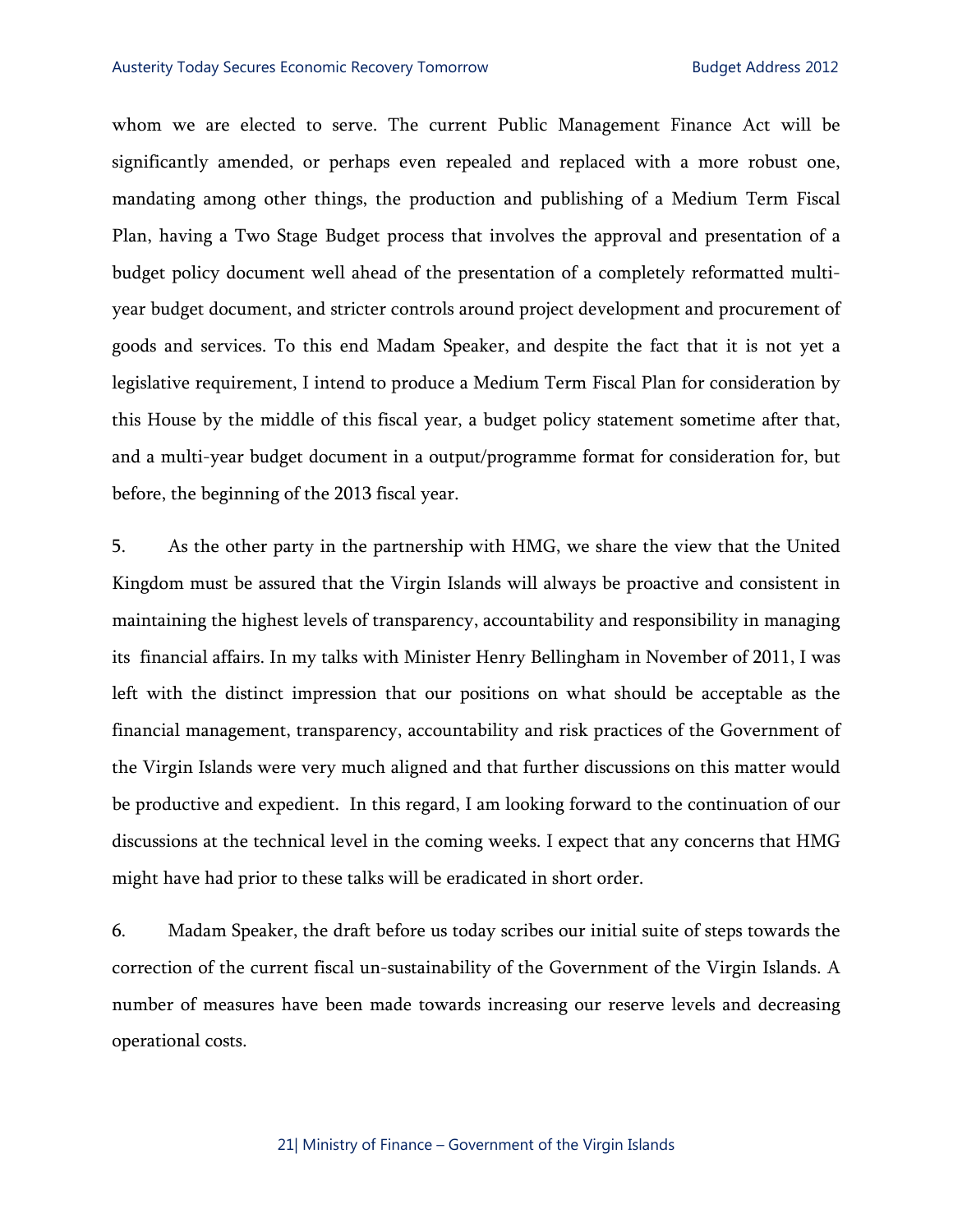7. The first of these Madam Speaker, centres around the matter of Personal Emoluments. We have made a commitment to the Civil Service that we will not lay off any civil servant in order to decrease our operational costs and improve our fiscal position. This commitment Madam Speaker, unfortunately does not come without a financial cost and some personal sacrifices as well. The cost of this commitment is a reduction in operational costs, and the sacrifice that the individual civil servants must pay is increased effectiveness and efficiency.

8. We recognize Madam Speaker, that the Personnel Emoluments of civil servants are the single highest cost to the Government of the Virgin Islands accounting for some forty percent (40%) of total spend. As an intentional bi-product of this internal cost and personal sacrifice, we expect that the committed and hardworking public servants will produce a less costly, more efficient and effective institution in the short term.

9. Madam Speaker, in keeping this commitment we have not decreased the wage bill, but we have curtailed the rate at which we allowed it to grow. In the budget presented before you, we have decreased increments on salaries in this fiscal year to fifty percent (50%) of previous levels, accounting for a savings of close to one point five million dollars (\$1.5m). This means that each civil servant will receive an average annual increase in salary of five hundred dollars (\$500) instead of one thousand dollars (\$1,000).

10. I should add here Madam Speaker, that we took the view that elected legislators, despite not having had an increase in base salary in the last twelve years, should lead by example on cuts being made to emoluments. To this end we are each subject to a six thousand dollar (\$6,000) per annum reduction on our total remuneration package.

11. In addition Madam Speaker, a fifteen point eight percent (15.8%) cut was made on discretionary funds (referred to in the budget as Assistance Grants) resulting in a savings of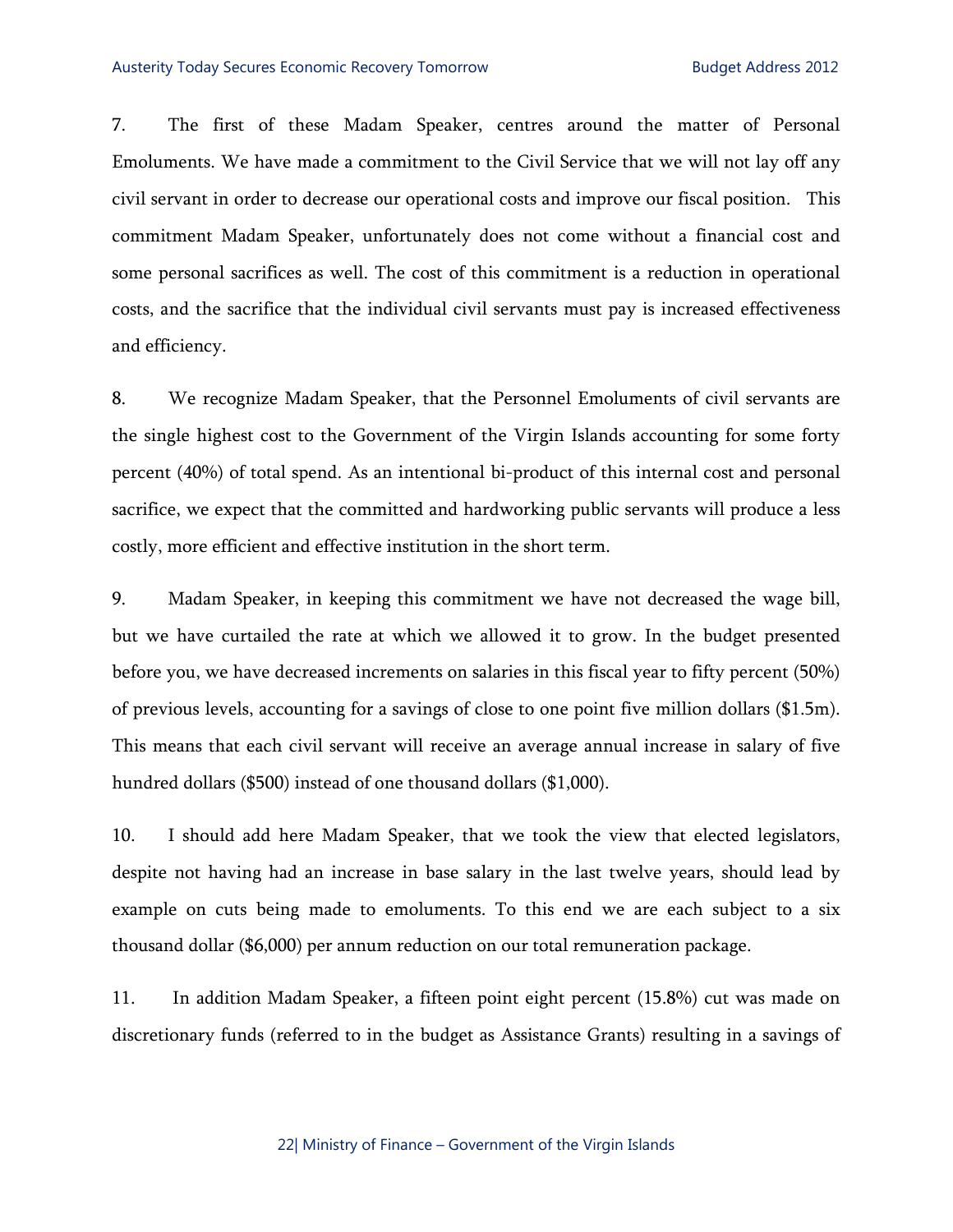three hundred and twenty five thousand dollars (\$325,000) as a conscious effort to encourage the use of the systems already in place to assist the needy in the Territory.

12. Madam Speaker, even though we will always be firm in our commitment and actions to assist the less fortunate in our society, this ever growing dependency on these discretionary funds is undermining the pride, resilience, and independent spirit that was once the hallmark of the Virgin Islander. As a first step in reversing this Madam Speaker, we have channeled additional funds toward Health and Social Services so that the systems embedded therein can be utilized more fully to assist the individuals who need assistance. These systems and their due diligence mechanisms Madam Speaker, are being reviewed very closely by this administration in order to improve the efficiency and speed with which assistance can be given.

13. Madam Speaker, we have cut the funds available for operations by some seven percent (7%), resulting in savings of some eleven point eight million dollars (\$11.8m). In our brief value for money audits we have realized that there is much inefficiency in the operations of the Government of the Virgin Islands, and in this regard are charging ministries to adjust themselves to squeeze the maximum utility out of every dollar, with the mandate to effect the mantra of "doing more with less".

14. You may note Madam Speaker, that we have also kept the contributions of parastatals with the exception of the Health Services Authority at previous levels. In this way, we have essentially made no nominal cuts to the majority of contributions given, but we have by holding these subventions to previous levels, made real cuts, to an amount equivalent to the rate of inflation which we currently estimate to be in the region of some two (2) to three percent (3%). We also will continue to expect that the previous administration's three year timeline to have those that are able to wean themselves off of subventions from the Government of the Virgin Islands will bear fruit in the next two years. This will thus enable Central Government to retain funding that would have otherwise been transferred. I would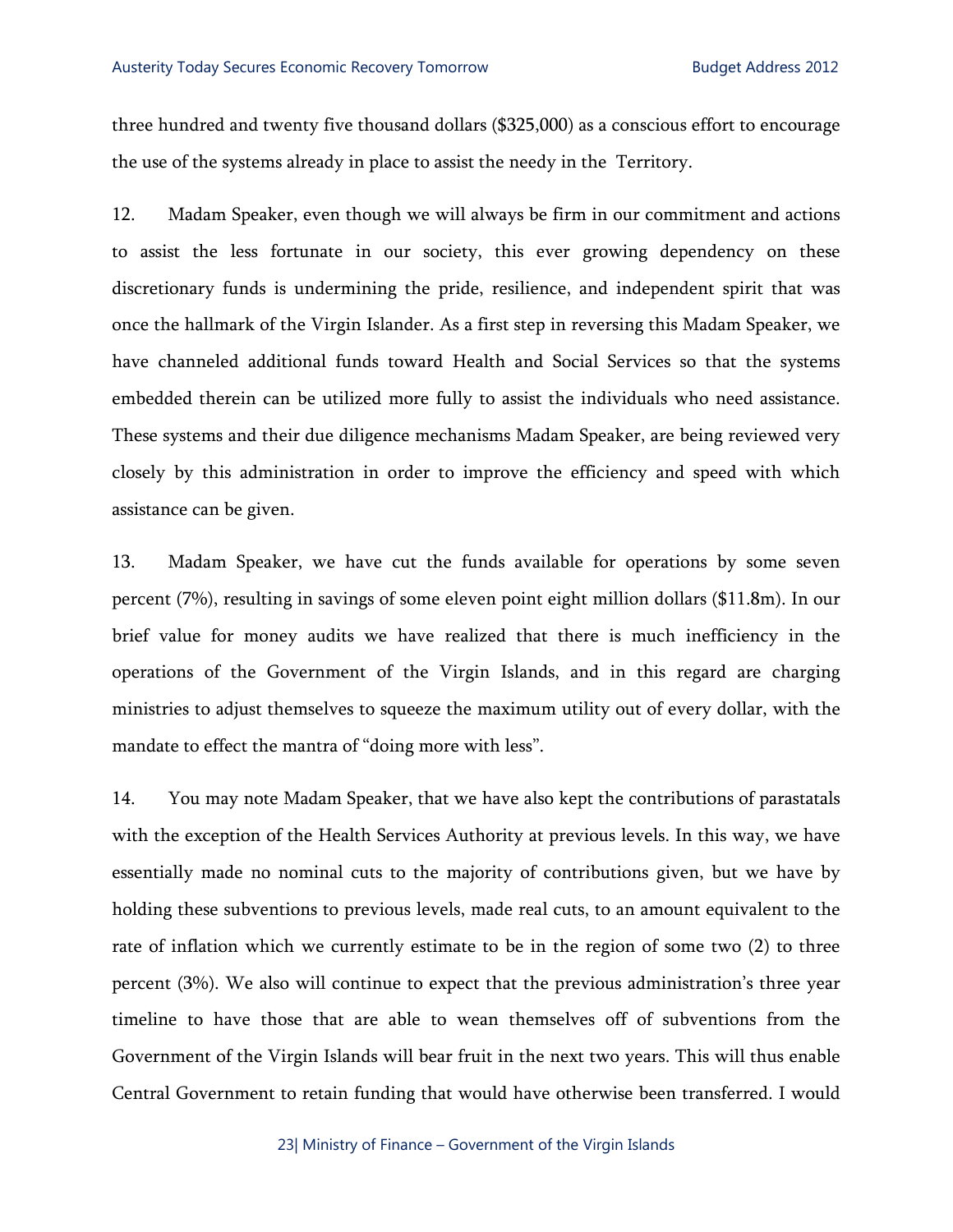like to offer again my appreciation to the past administration for launching this initiative, and it is one which we will follow through to completion.

15. Another interesting feature of this budget is the elimination in all cases except for one, of balances that were being carried forward from year to year for un-implemented developmental projects. These are balances which we refer to as 'revotes'. Our philosophy Madam Speaker, is that developmental projects must be justified in each iteration of the budget, save for projects that are to span a multiyear cycle, and must be subjected to a yearly prioritization and justification process. In instances where projects span a multiyear cycle, they will be subjected to constant review so as to ensure that past and anticipated costs are accurately represented from year to year.

16. Critical to us being able to eliminate revotes Madam Speaker, in this year of nonexistent fiscal headroom, is another significant step taken in this budget in relation to the use of funds confiscated as a result of the IPOC case. These funds will be utilized fully in this financial year to finance specific initiatives identified in the budget document before you, including all important policing activities as mentioned previously. This move has allowed us to simultaneously eliminate the existence of carry forward balances for unexecuted developmental projects, while still being able to have a capital programme that though lean, in light of the circumstances, will still be able to responsibly treat with the tasks at hand.

17. Madam Speaker, in the specific instance in the Ministry of Communication and Works where we have not eliminated revotes we made a conscious decision to allow this exception based on two premises.

a) First, is the recognition of the deplorable state of our public infrastructure, and the urgent need to repair it, and;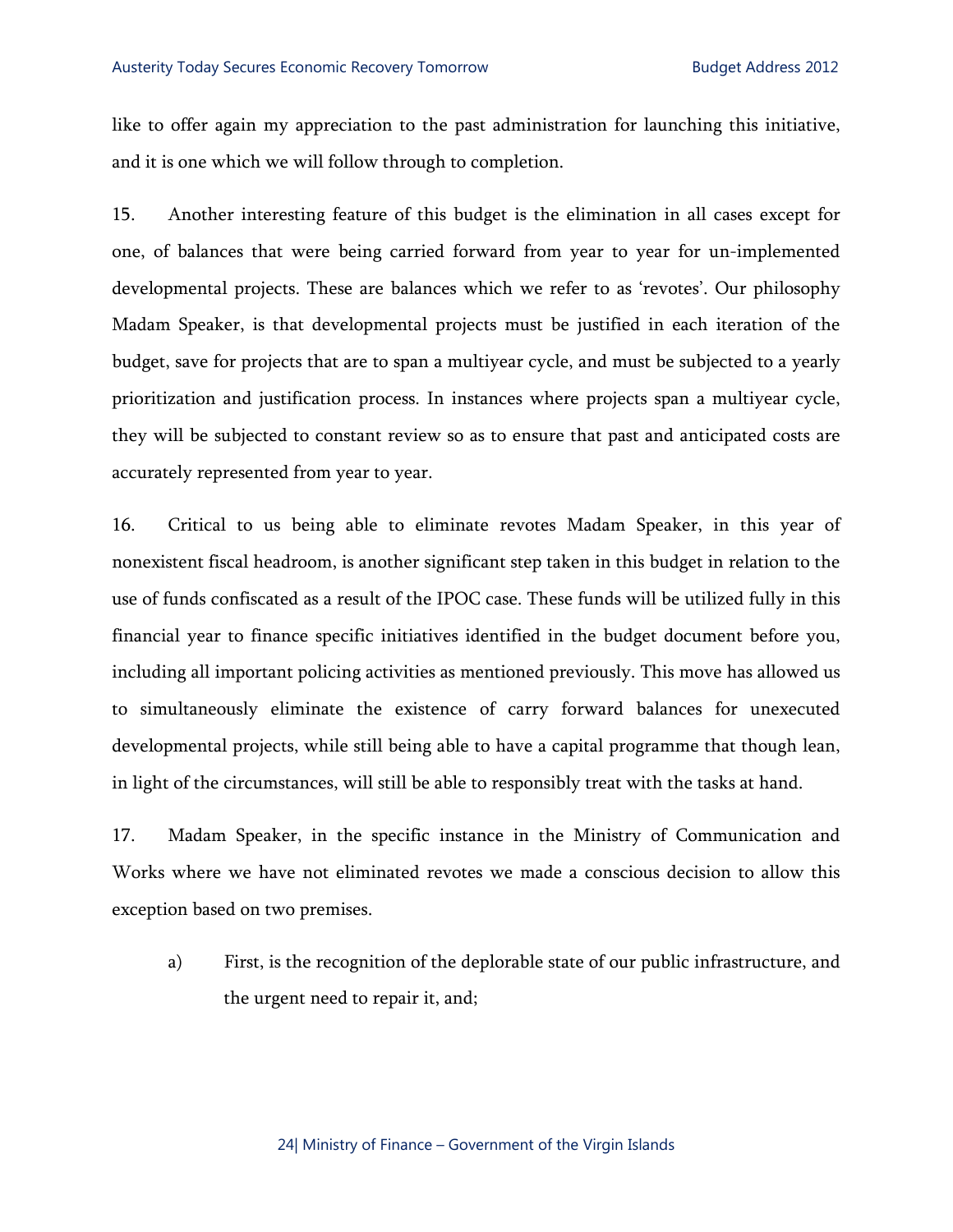b) Second, is the fact that no allocations were made for the use of IPOC funds for public infrastructural development in the pertinent resolution passed in this Honourable House.

 18. Madam Speaker, as the initiatives identified illustrate, these confiscated funds are only being used in a manner that is consistent with international best practice, and in as transparent a manner as possible by identifying what they are being used for before the implementation of the projects via this budget. We see this as important in maintaining our stance of transparency and accountability to the people of this Territory.

19. Madam Speaker, the foregoing is but the beginning of our budget austerity programme. In the coming weeks and months the Ministry of Finance will be looking at further cost cutting measures by examining the Budget line by line, reviewing the structure of Government contracts and the like to determine what additional savings can be made as we are single minded in the quest to move this country back to the days of a healthy surplus. We are however conscious of not putting an undue burden on the citizenry.

20. Finally, on this particular matter Madam Speaker, my colleagues and I have set a target to building the Reserve Fund to one hundred million dollars (\$100m) by the year 2015. We have embarked on this journey, notwithstanding the fiscal constraints with which we are faced, by utilizing the cut in operations indicated, as well as proceeds from the IPOC fund to appropriate fifteen million dollars (\$15m) to the reserves in the 2012 financial year.

21. In terms of the provisions made within the Budget itself, Madam Speaker, our projected revenue for 2012 is two hundred and eighty seven million, four hundred and seventy two thousand dollars (\$287,472,000). This conservative estimate of a modest increase in revenue collection this year takes into account the slow pattern of growth projected in the US and Europe as well as slowing growth in the Asian economies this year. With this revenue projection and the cuts identified previously, we have estimated expenditure at two hundred and fifty eight million, four hundred and seventy two thousand dollars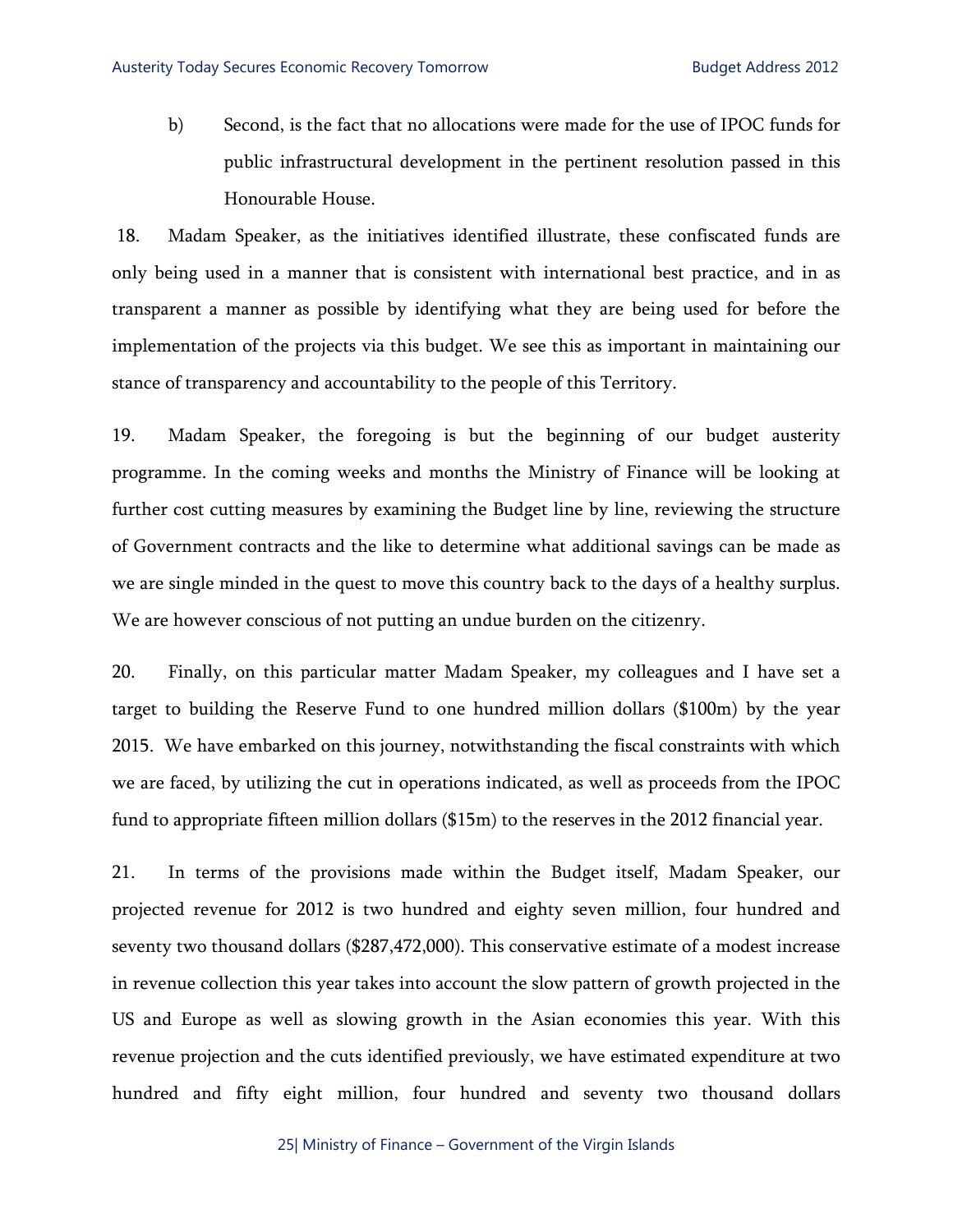(\$258,472,000) with an estimated surplus on operations of twenty nine million dollars (\$29,000,000). Of this figure Madam Speaker, we have allocated thirteen million dollars (\$13,000,000) to the Development Fund, one million dollars (\$1,000,000) to the Pension Fund and fifteen million dollars (\$15,000,000) to the Reserve Fund. Madam Speaker, we consider that based on the current circumstances that the Emergency Disaster Fund, Contingencies Fund and Repairs and Renewal Fund are adequately funded and any allocations that might have otherwise been made were channeled to the Reserve Fund. It is imperative that we build our recently depleted reserves as security for our future and those that follow us.

## Closing Thoughts

1. Madam Speaker, I consider my colleagues and I to be extremely fortunate, in being supported by the group of dedicated and hard working public officers that make up the public sector, including Central Government and the statutory corporations and companies which are owned by it.

2. The Public Sector should be foremost in our efforts to engender national pride, and must be leaders in policy development, efficiency of operations and effectiveness. My colleagues and I will do our level best to ensure that in places where the public sector is not up to the required standard, that we will partner with them to improve it to the acceptable levels, and in places where there is excellence, seek to utilize the lessons learnt there to improve other areas.

3. Madam Speaker, their advice and insight is critical to our success and as such I wish to indicate that their input is both welcomed and encouraged at all times. This ethos of inclusion Madam Speaker, is not only our modus operandi, but is essential to achieving good governance and getting results in the Public Sector. As a consequence then, we are restoring all procedural and standard administrative practices inherent in an institution such as the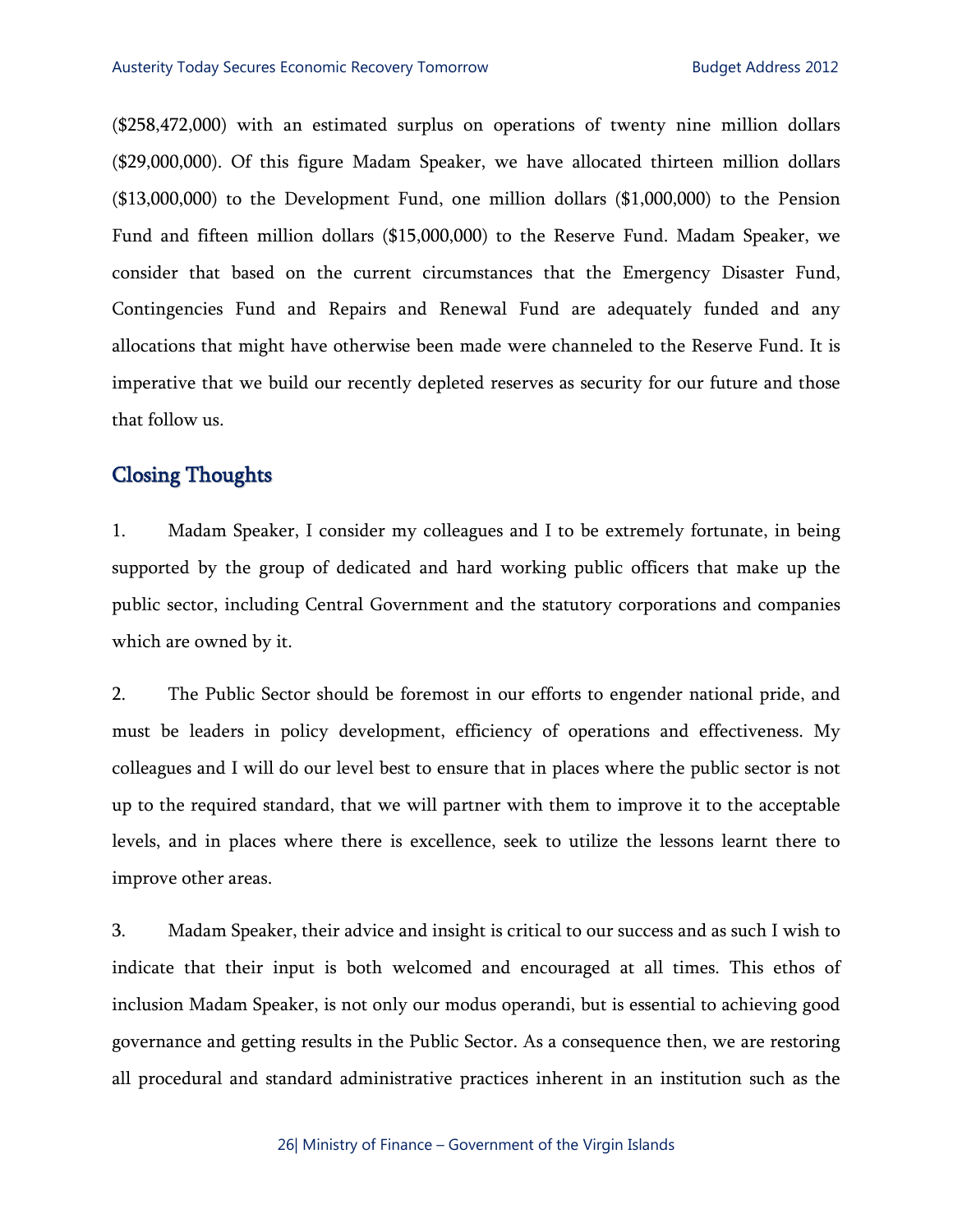Public Sector, including expeditious communication of the decisions of Cabinet to the defacto head of the civil service, the Deputy Governor and the senior management group of the Civil Service which is comprised of the Permanent Secretaries and Financial Secretary to ensure the implementation of Cabinet decisions made, with the necessary assistance of the entire Service.

4. Madam Speaker, as I close, let me reiterate a promise made during the campaign: we will listen to and heed the views of the people of this Territory. This, we pledge, as your elected servants. Further, I have always welcomed constructive criticism and I repeat Madam Speaker, 'constructive criticism'. What is counterproductive and downright destructive is the often irresponsible statements made on various news sites by a few persons who hide behind the cover of the anonymity provided by these sites. I have said this before. It was important enough to repeat. I would encourage the people of this Territory to continue to engage with the Government constructively at this time as we seek to restore our beloved country to its glory days.

5. Finally, Madam Speaker, I close by expressing a heartfelt thank you to the various organizations and individuals, locally, regionally and internationally for the assistance that they have given to us over the past few months. In addition I would again like to extend a heartfelt thank you to the people of the Virgin Islands who have expressed their confidence in us on both sides of the house to place us as custodians of this Territory for the next four years. Most importantly I would like to give God thanks for the blessings he has bestowed on us as a Territory, and pray that his graciousness and mercies will continue to be with us in the future.

6. Thank you Madam Speaker.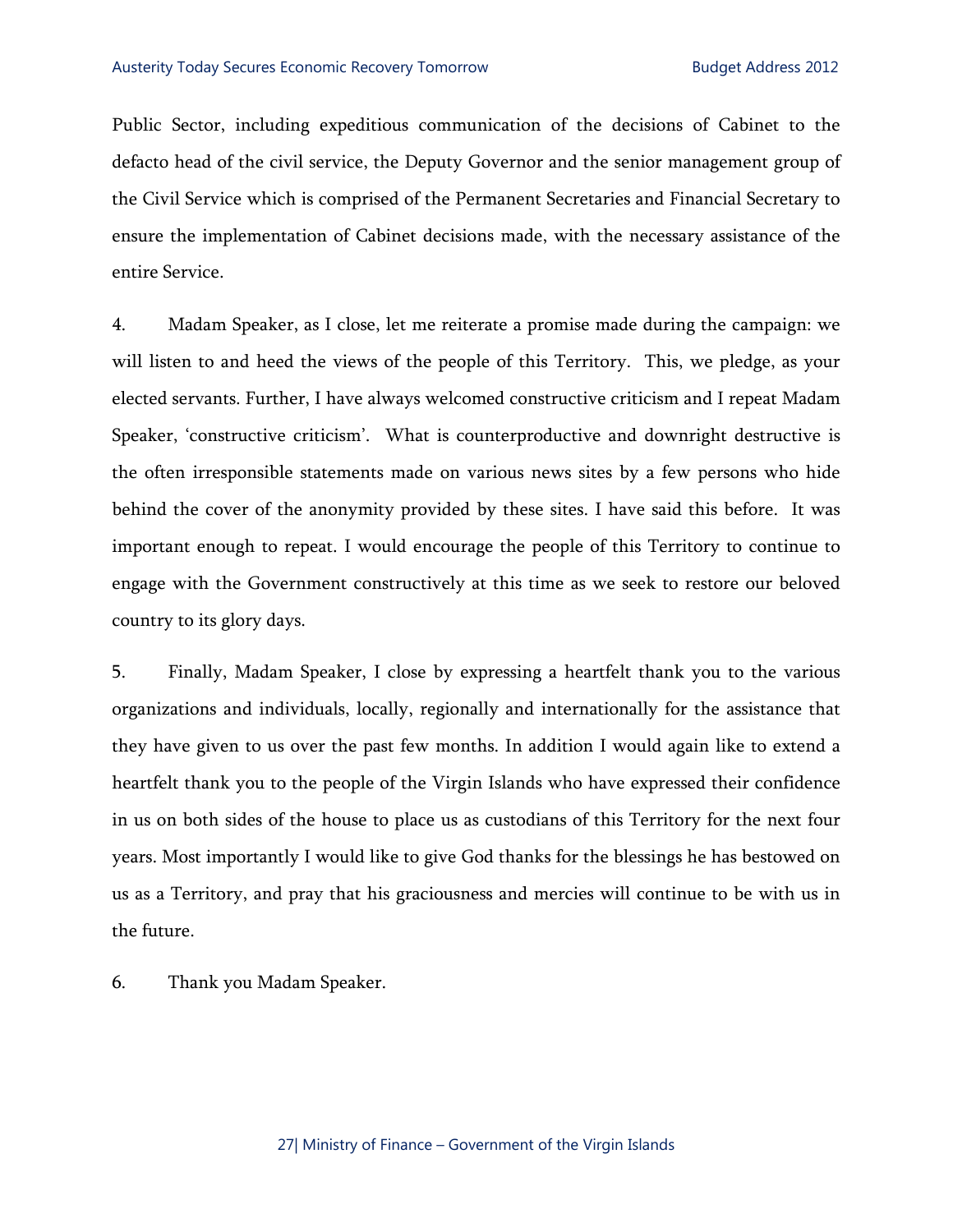#### Financial Secretary

Neil M. Smith

## Deputy Financial Secretary

Wendell M. Gaskin

#### Budget Unit

Diane Parsons Delroy Jennings Trecia Thomas-Maduro C. Jovita Mercer-Scatliffe Daphne Frett Rhonda Glasgow Tiffany Todman

#### Accounts Unit

Maria Smith-Thomas Myra Maynard Tristan Mills

#### Policy/Finance

Jenifer O'Neal Jeremiah Frett

#### Administration Unit

Darlene Forbes Kareem Thomas Althea Richardson-Crandall Tashia Turnbull Jahmal Rabsatt Veronica Singh Joey Thomas

#### Procurement Unit

Ishma Hodge-Rhymer Lenia Smith-Hodge Diana Percell-Gumbs Vinnice Harrigan Beneida Blyden

#### Project Support Services Unit

Debra Maddox Barbara Pickering-St. Rose Duane Fraites Ronald Evans Lilian George Carline Prentice

#### Human Resources Unit

Jeremy Hodge Leann Hill Collene Hazel Keiyia Jackson-George

#### Macro Fiscal Unit

Dawn Alexander Patlian Johnson Kinisha Forbes Jeremy Vanterpool